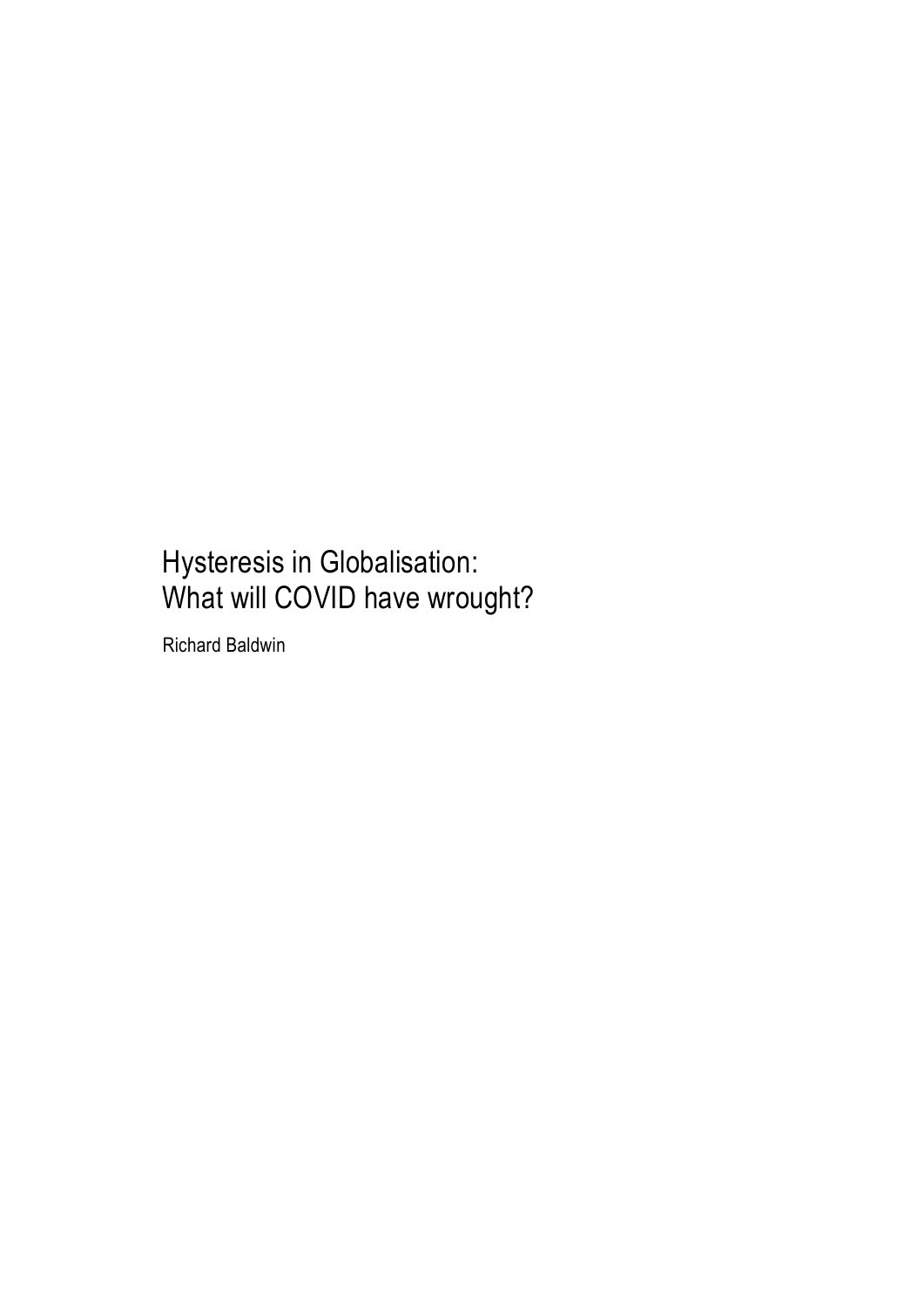### **Sisältö**

| 1              |                                                    |  |  |  |
|----------------|----------------------------------------------------|--|--|--|
| $\overline{2}$ |                                                    |  |  |  |
|                | 2.1                                                |  |  |  |
|                | 2.2                                                |  |  |  |
|                | 2.3                                                |  |  |  |
|                | 2.4                                                |  |  |  |
|                | 2.5                                                |  |  |  |
|                | 2.6                                                |  |  |  |
| 3              |                                                    |  |  |  |
| 4              | Globalisation post COVID: Goods and investment  13 |  |  |  |
|                | 4.1                                                |  |  |  |
|                | 4.2                                                |  |  |  |
|                | 4.3                                                |  |  |  |
|                | 4.4                                                |  |  |  |
|                | 4.5                                                |  |  |  |
|                | 4.6                                                |  |  |  |
| 5              |                                                    |  |  |  |
|                | 5.1                                                |  |  |  |
| 6              |                                                    |  |  |  |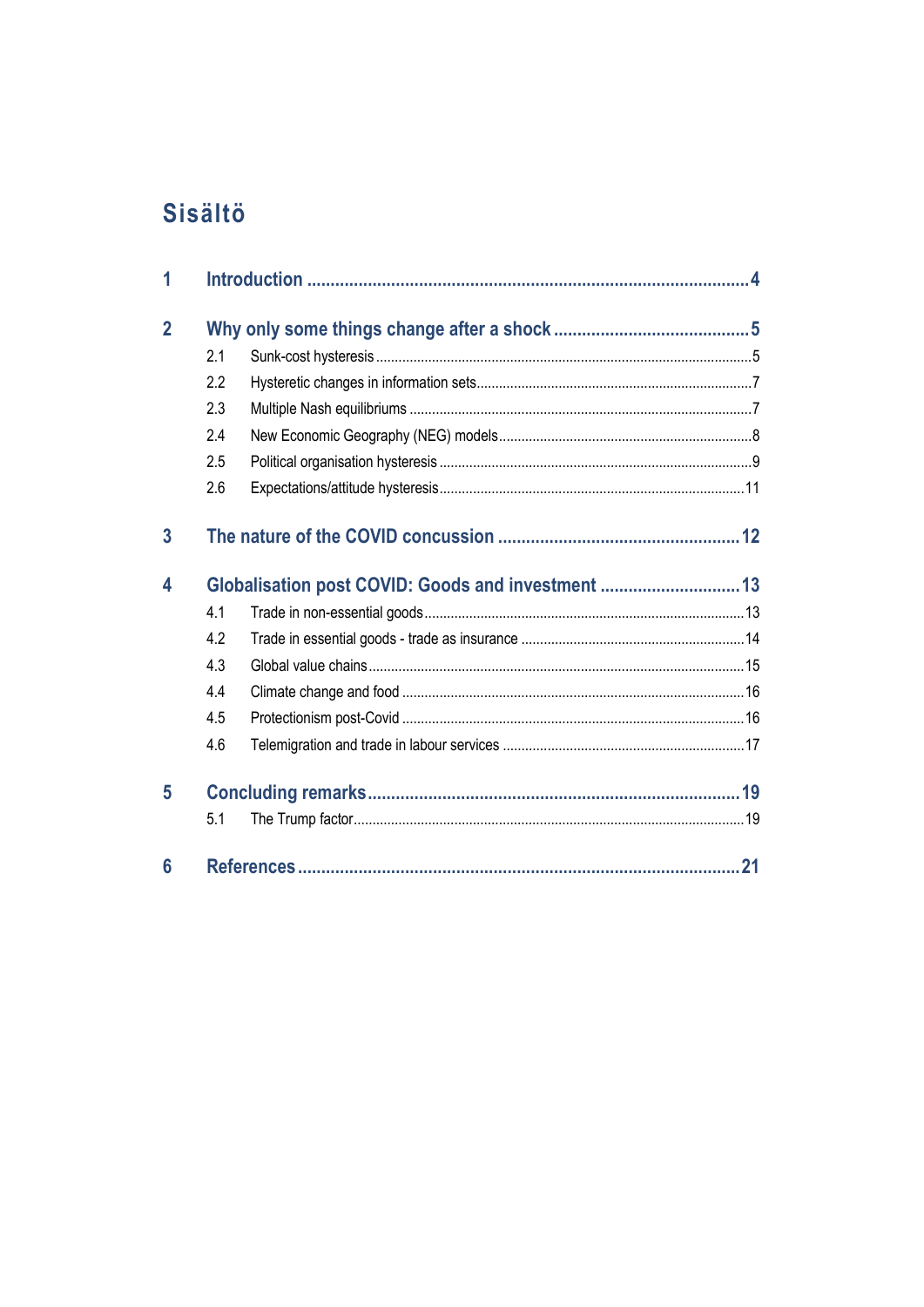#### **ABSTRACT**

This paper explores the possible changes that globalisation will experience as a result of the COVID shock. It first introduces a simple framework for thinking about why some changes persist while most do not. Second, it characterises the key elements of the COVID shock as far as underlying causes of change are concerned. Third, it uses the persistence framework and shock characterisation to conjecture about the likely changes in cross border flows of goods, services, people, and knowhow.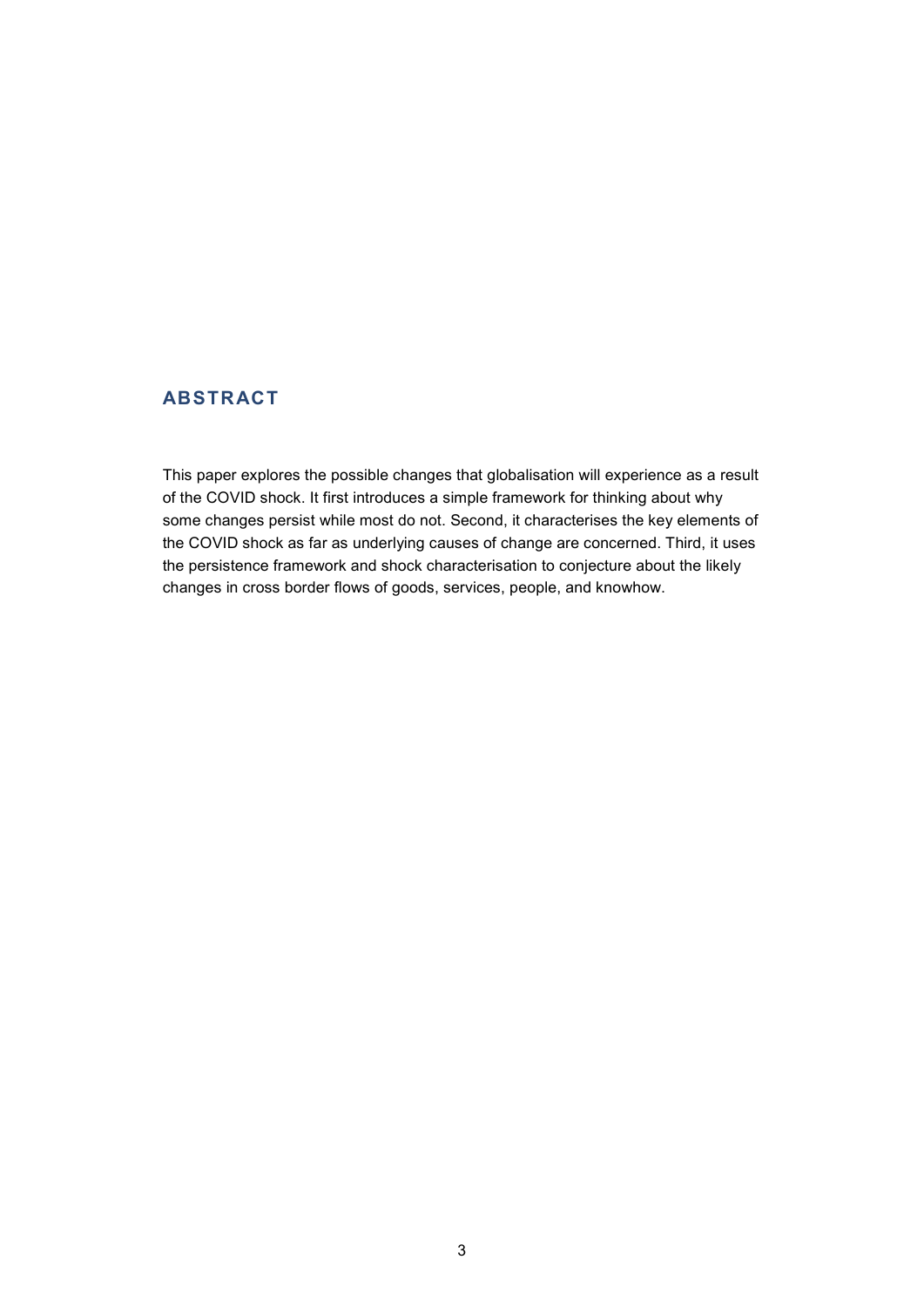# **1 Introduction**

My favourite expression relevant to this type of speculative paper is: "The future is unknowable, but also inevitable." This sums up why most economists shy away from this sort of futurology. By training and temperament, we are more comfortable with historical data and time-honoured models. But in Spring 2020, that is not good enough.

COVID-19 is changing the world faster than most expected and in ways few anticipated. Economists have to marshal their skills and experience to thinking ahead about what might come. The goal is not to conjecture about something as specific as forecasting GDP, or stock prices. It is more of a 'scanning the horizon' for dangers that we should think about and avoid if possible. Half of good governance boils down to avoiding doing stupid things that seemed like a good idea at the time. Avoiding them requires foresight and open debate that allows many fringe views and speculations to be considered. Group think is the enemy of future planning. This paper, which unabashedly draws on my early work – and thus is not intended as a piece of original research in the academic sense – is my effort to think ahead about the unknowable future.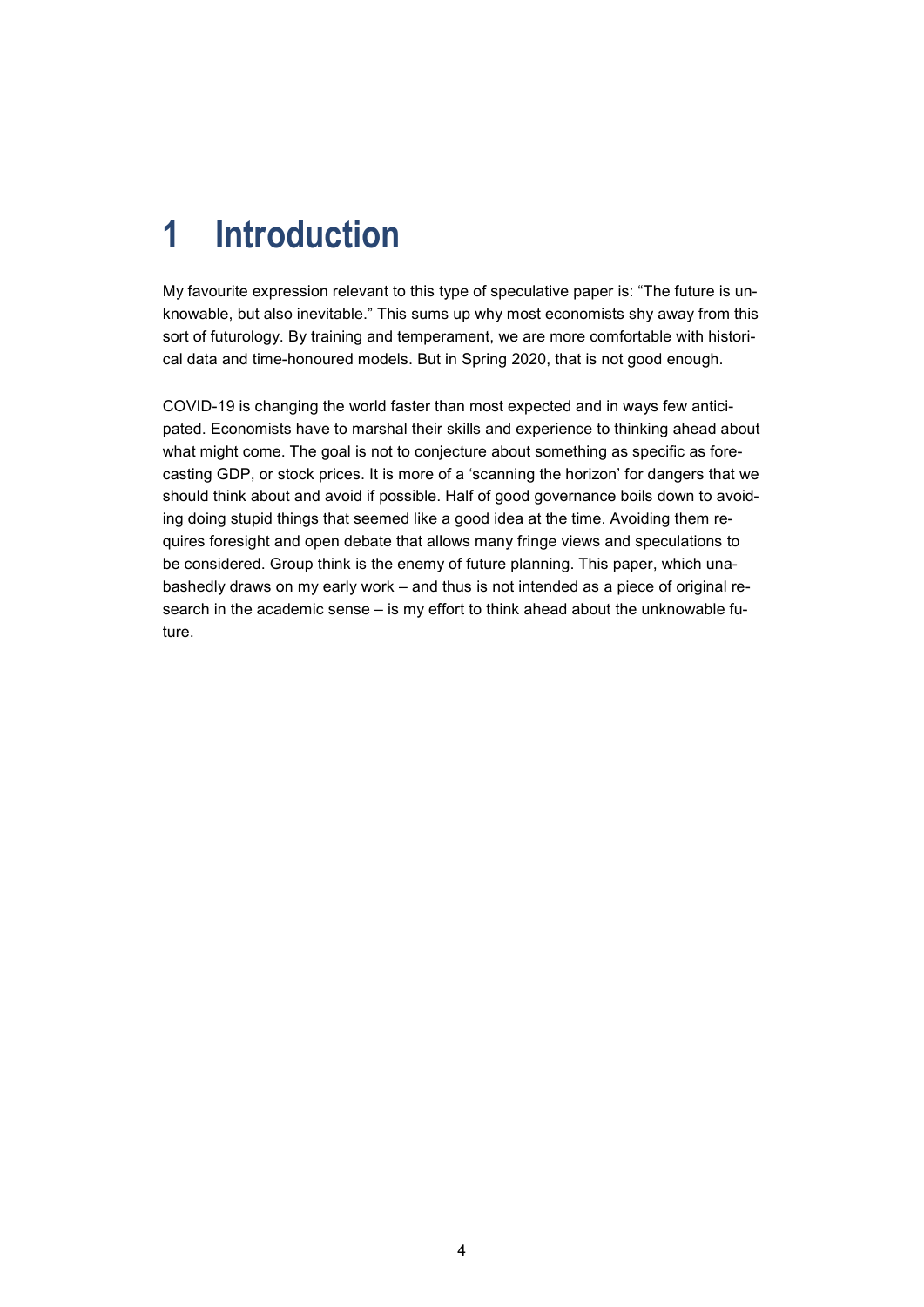### **2 Why only some things change after a shock**

"Hysteresis in Trade" was the title my first sole-authored paper (Baldwin, 1986), and it  $is -$  deep down – what this essay is all about.<sup>[1](#page-4-0)</sup> Hysteresis – also called history-dependence or path-dependence – is a feature of many physical systems and some economic systems. It's a simple notion. If you shove something and it moves, but it doesn't move back when you release it, the system is hysteretic. The American Heritage Dictionary defines hysteresis as "failure of a system changed by an external agent to return to its original value when the cause of the change is removed."

This makes it natural to pose the question in terms of hysteresis. Will COVID causes hysteresis in globalisation? Or will everything go back to the way it was? To get at this question, it is worth briefly looking at the sort of economic systems and factors that allow for hysteresis.

Hysteresis can occur in any dynamic system which has multiple steady-state equilibria since an exogenous shock may knock the system from one steady-state equilibrium to another. The notion of hysteresis in economics dates back at least to Phelps (1972) and is somewhat related to well-known effects such as irreversibility, ratchet effects and path-dependencies. However, because hysteresis is merely a property of a model, it may arise in different models for entirely different economic reasons. For instance, hysteresis can occur in models where an exogenous shock can lead to an irreversible change in the employability of the workers (as in Phelps 1972), or in union membership (as in Blanchard and Summers 1986), or in the international distribution of factor endowments ( as in Kemp and Wan 1974). My early paper on the matter examined a very different mechanism.

### **2.1 Sunk-cost hysteresis**

j

In the presence of sunk market-entry costs, firms' entry and exit conditions are asymmetric so a temporary shock can lead to a hysteretic change in market structure and thereby induce hysteresis in prices and quantities.

An example is illustrated in Figure 2 (left panel). To keep things simple, consider the COVID shock is unexpected and lasts one period. Before the shock, the number of

<span id="page-4-0"></span><sup>1</sup> Baldwin (1986) was eventually published in the American Economic Review as Baldwin (1988).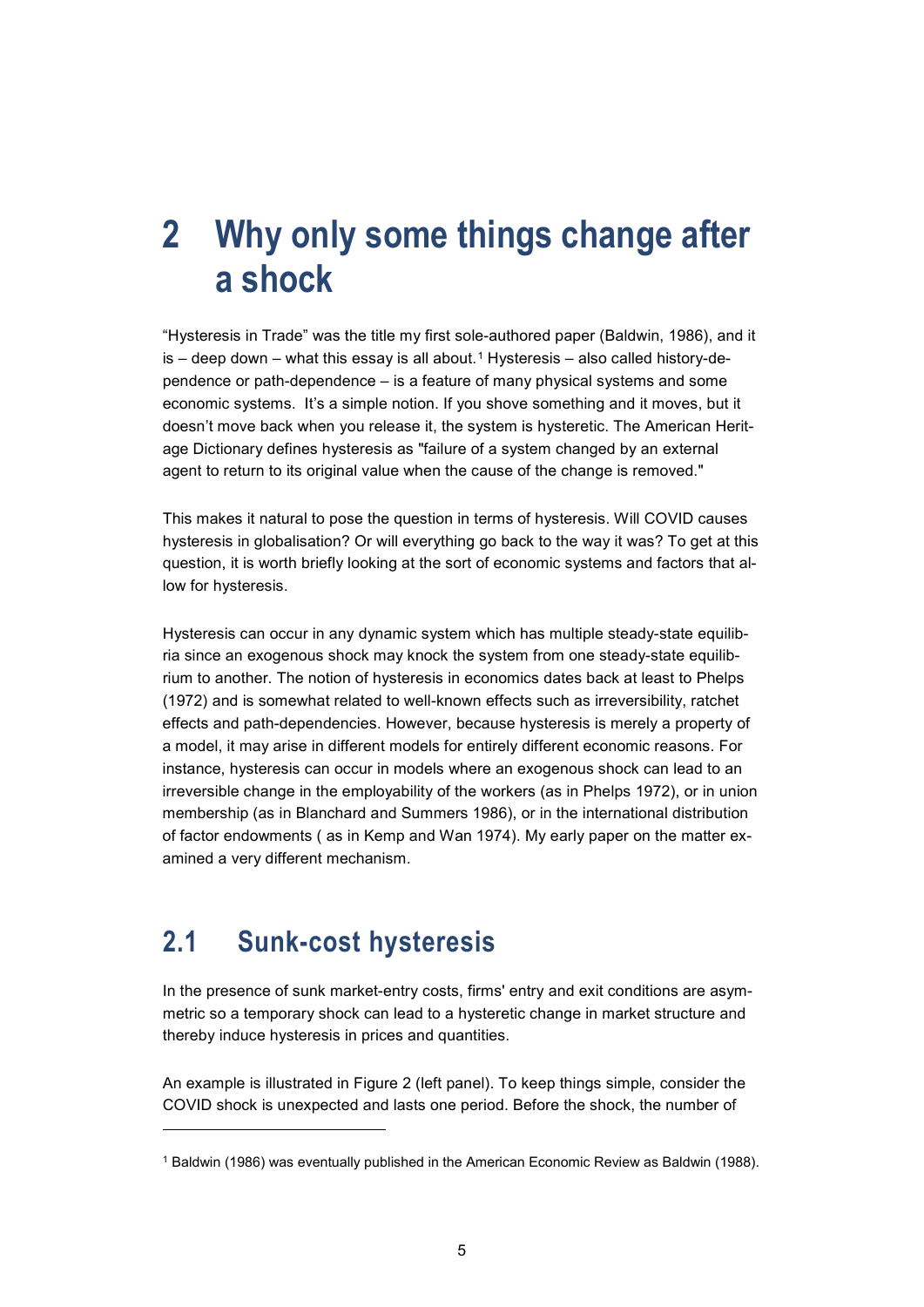competitive firms in this particular market is  $n<sub>0</sub>$  and the industry supply curve they generate is shown as the black supply curve marked  $n_0$ . The demand curve is the downward sloped black line. The initial equilibrium is indicated as point 1. Due to some unspecified sunk entry costs, firms will enter if the price is above the entry trigger price and exit if it goes below the exit trigger price. The band between these is what I called the hysteresis band (Baldwin 1986).<sup>[2](#page-5-0)</sup>

In the illustration, Covid produces a big surge in demand – say this is the market for respirators or surgical masks. The demand shifts out to the blue dashed line; the equilibrium shifts to point 2 with higher prices and output. The higher price triggers entry and the number of active firms rises to  $n_1$ , and thus the industry supply curve shifts out to the blue dashed supply curve. When Covid passes, and the demand curve returns to its original position, the equilibrium price is lower and production is higher than before.



**Figure 2: Sunk cost hysteresis – entry that is not reversed.[3](#page-5-1)**

To make this sort of hysteretic change work, there must be something in the model that is lasting. Physical capital is an obvious example, but human capital and knowledge capital are equally likely sources of persistence. Basically, the Covid shock alters some sort of capital and thus the productive situation after Covid passes is different because the capital stock is different – capital broadly defined to include human, physical, and knowledge capital.

<span id="page-5-0"></span> $2$  Dixit (1989) showed in subsequent work, the band width depends upon the volatility of the underlying process when the process is Brownian motion.

<span id="page-5-1"></span><sup>3</sup> Source: Author's elaboration.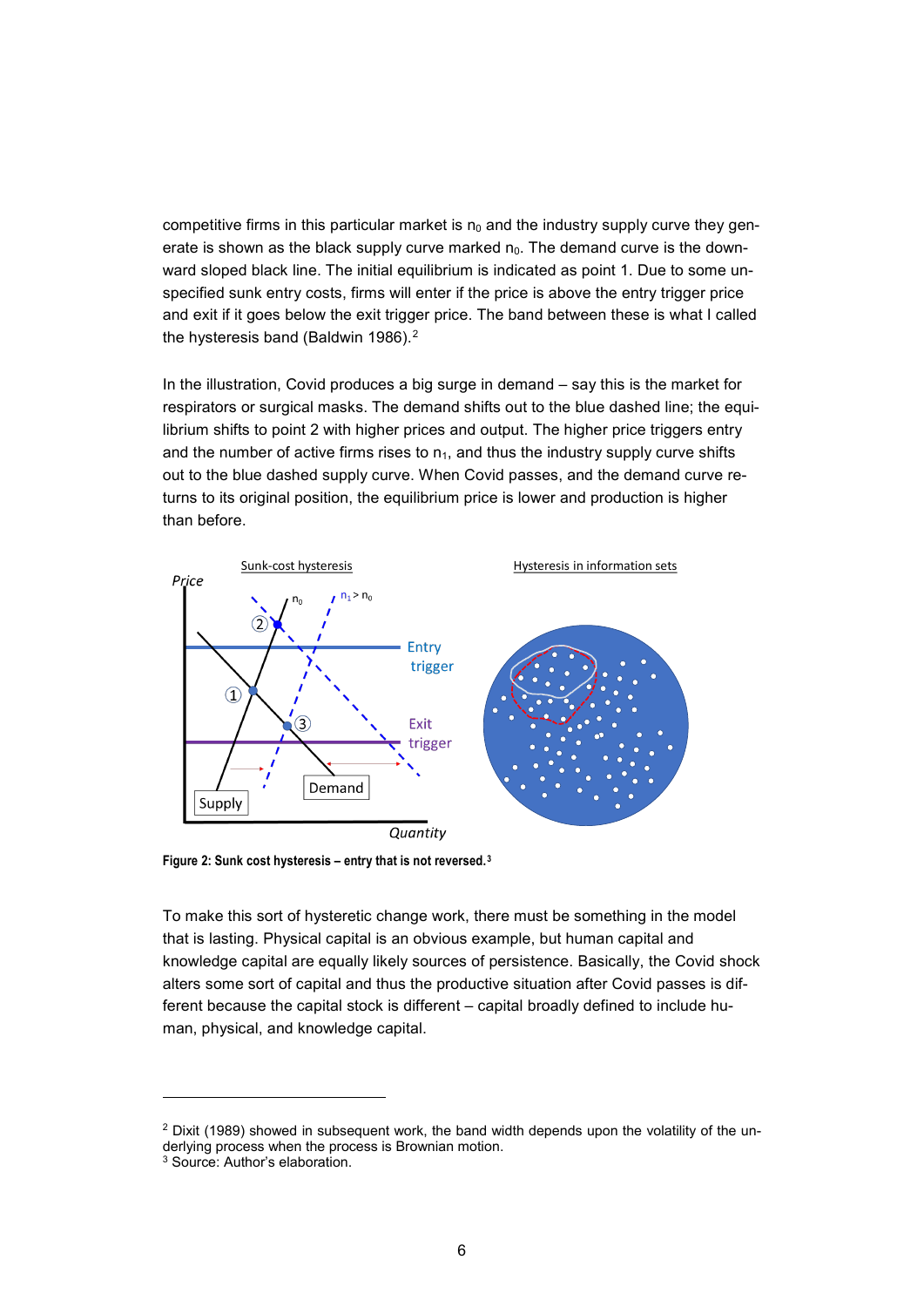Stretching the definition of capital a bit further, similar stories can be envisaged with respect to social capital – things like trust in governments, experts, institutions, and foreigners. There are also more complex versions of social capital like the belief that cooperation and social caring will be reciprocated, or that the government will provide correct information instead of information that filtered by considerations of political expediency.

An important aspect of capital that has been frequently referred to in the COVID debate is the 'organisational capital' linking firms and workers. That is, firms and workers spend time and energy on learning to work together, to acquire firm-specific or teamspecific knowledge and to establish relationships with other workers and bosses. This sort of capital is typically lost when firms go bankrupt, so the world post-Covid will not automatically return to the way it was before.

Likewise, networks of suppliers and buyers are based on a form of capital that involves information and trust and reciprocal bonds that are costly to establish. A shock that leads even a few of the 'links' in the supply network to fail may have ripple effects throughout the network. Some of these effects can be persistent since it takes time to re-establish firms and connections.

### **2.2 Hysteretic changes in information sets**

The right panel of the figure shows a schematic example of how a shock can change knowledge capital. The white dots represent suppliers or customers or technologies. Before the shock, the firm is aware of those inside the grey line. The shock exposes the firm to new things and these are not forgotten after the shock passes. The result may well be that the firm's optimal choice – optimal given its information set – changes permanently after the shock.

### **2.3 Multiple Nash equilibriums**

A classic source of hysteresis is the existence of multiple equilibrium. A common source of equilibrium multiplicity comes from strategic interactions that have multiple Nash equilibriums. Consider what might be called the telecommuter meeting game.

In this stylised interaction, workers A and B have to participate in a meeting with their common boss who is in the office. Each worker can choose to come in for the meeting or participate by phone. Since time immemorial, the meeting has been in person, so it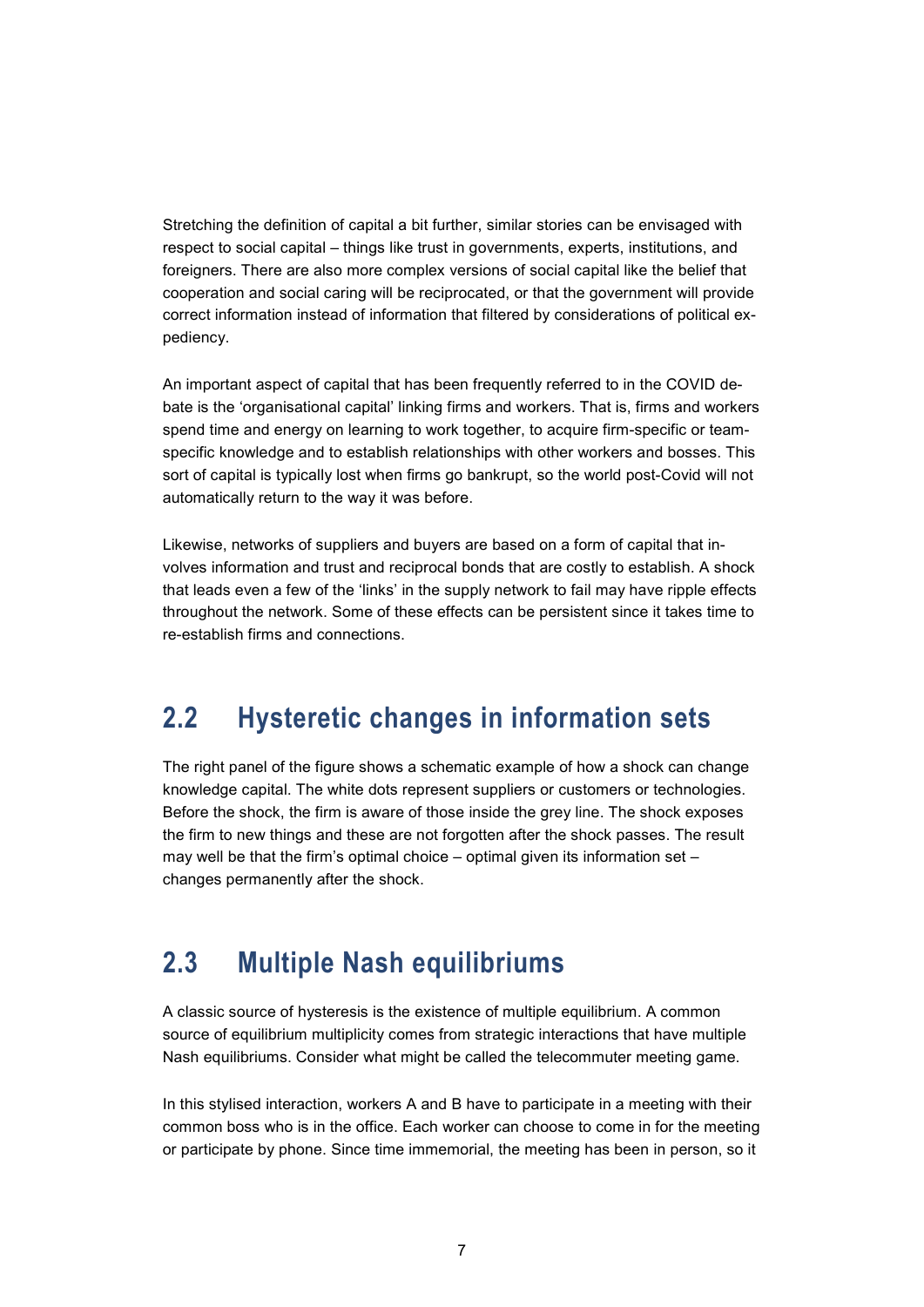continues to be held in person even when both workers would prefer to take the call from home.

| В<br>А       | In<br>person | On<br>phone |
|--------------|--------------|-------------|
| In<br>person | 2, 2         | 1, 1        |
| On<br>phone  | 1, 1         | 3, 3        |

**Figure 1: Multiple equilibriums in the meeting game.[4](#page-7-0)**

A shock like COVID, which forces a coordinated switch to the 'everyone calling from home' equilibrium, would lead to hysteresis in the meeting game. At the end of the paper, I suggest that this will in fact change globalisation. By getting people and companies ready for remote workers, Covid is also getting firms ready for hiring talented, low-cost service-workers based abroad.

### **2.4 New Economic Geography (NEG) models**

New Economic Geography (NEG) models, as typified by those in the pathbreaking book Fujita, Krugman and Venables (2001), investigate situations where agglomeration forces influence the location of industry. Since agglomeration is a 'circular concept' – an agglomeration force is said to be operating when the concentration of economic activity promotes further concentration – models with agglomeration forces typically have multiple equilibriums.

In such situations – which are pervasive in most modern economies – large policy shocks can have hysteretic effects even when small shocks do not.

To take an example from Baldwin, Forslid, Martin, Ottaviano and Robert-Nicoud (2011), consider the classic core-periphery model (Krugman 1991). This model has two initially symmetric regions (or countries) with two sectors, one where firms and workers are mobile and one where they are not. When industry is already clustered spatially, in such a model, agglomeration forces produce inertia that makes small policy interventions ineffective when it comes to location. That is, agglomeration produces rents which tend to hold firms and factors in place even if a policy otherwise

<span id="page-7-0"></span><sup>4</sup> Source: Author's elaboration.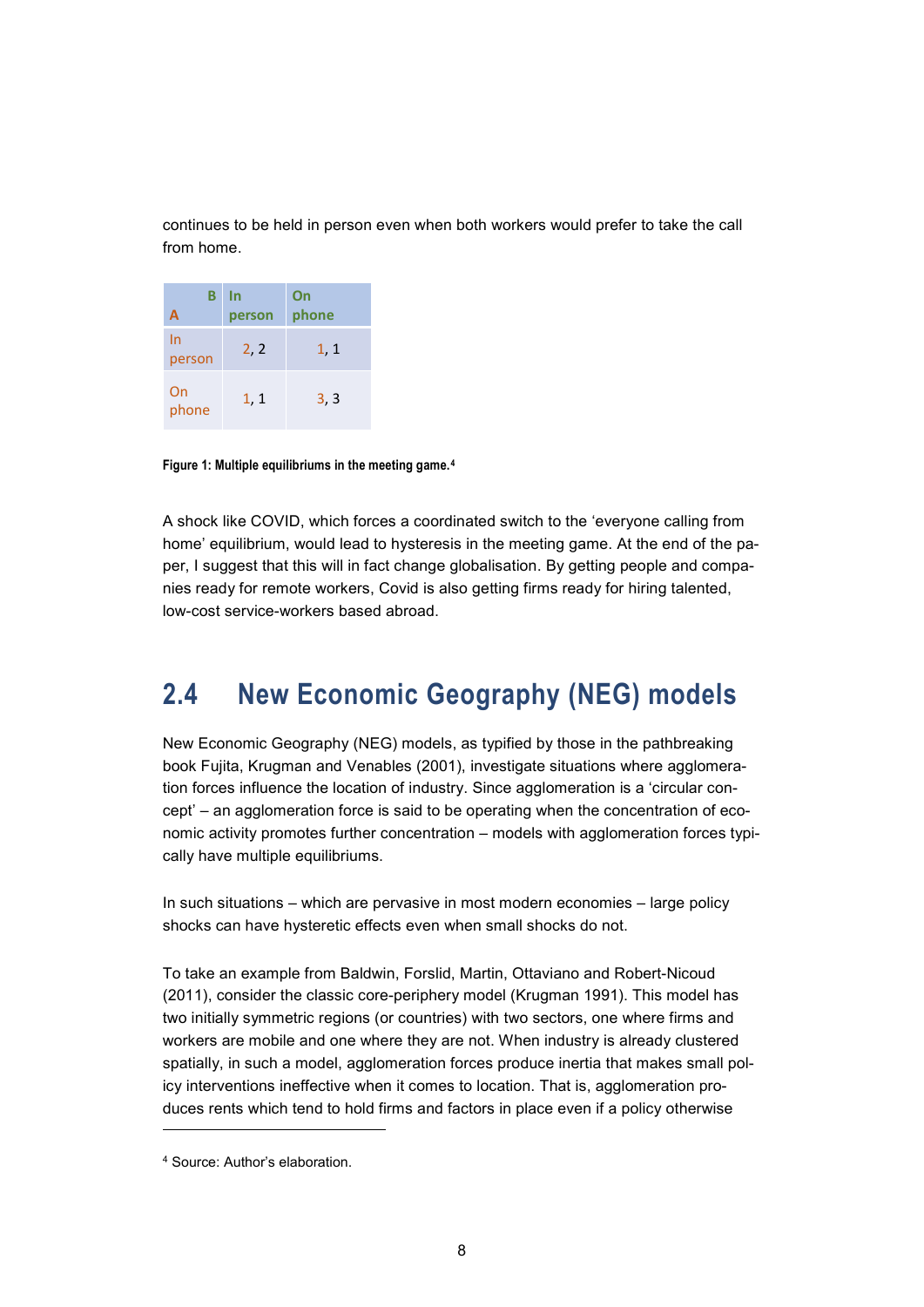would lead to a geographical shift. However, once the magnitude of the shock crosses some threshold, workers and firms will move. And as firms and factors start to locate away from the agglomeration, the size of the agglomeration rents decreases, and this makes the site even less attractive. Typically, the outcome will be a massive relocation of industry that is hysteretic.

The 2011 book contains dozens of examples where taxes or subsidies can have hysteretic effects when the size of the policy change is sufficiently large. Of course, a large shock like COVID and the massive policy changes it has induced, is exactly the sort of shock that could result in hysteretic changes.

It is, however, my judgement that the Covid shock will not be large enough to have an aggregated impact on the global location of production. It may result in a marginal reduction on trade dependency on China (and thus shift some production to other nations), but agglomeration forces are just too strong for this to have, for example, a significant impact in China's share of global manufacturing.

### **2.5 Political organisation hysteresis**

Given that policies are chosen by political structures of various types, one important source of quasi-permanent changes from Covid will operate via changes in political economy structures. A good example comes from Blanchard and Summers (1986). These authors used hysteresis to explain the persistence and ratchet-like behaviour of European unemployment rates. The basic idea was unions – who bargained over wages with firms – were only concerned with the wellbeing of their members – the in-siders.<sup>[5](#page-8-0)</sup> In setting wages, unions balanced the benefit of higher wages against the cost of higher unemployment – but only of their members. Unemployment of outsiders was a spillover that was external to the optimisation. As each negative shock reduced the union-membership-share of the workforce, hysteretic political economy changes (unionization share) led to persistent unemployment. Moreover, each negative shock raised the new equilibrium level.

In trade, a similar model has been used to explain tariff liberalisation. The idea is simply that liberalisation begets liberalisation, so once the liberalisation ball starts rolling it is difficult to stop. Of course the 'ball' can, and recently has, roll backwards with

<span id="page-8-0"></span><sup>&</sup>lt;sup>5</sup> See Lindbeck and Snower (1984) for the original insider-outsider model of unemployment.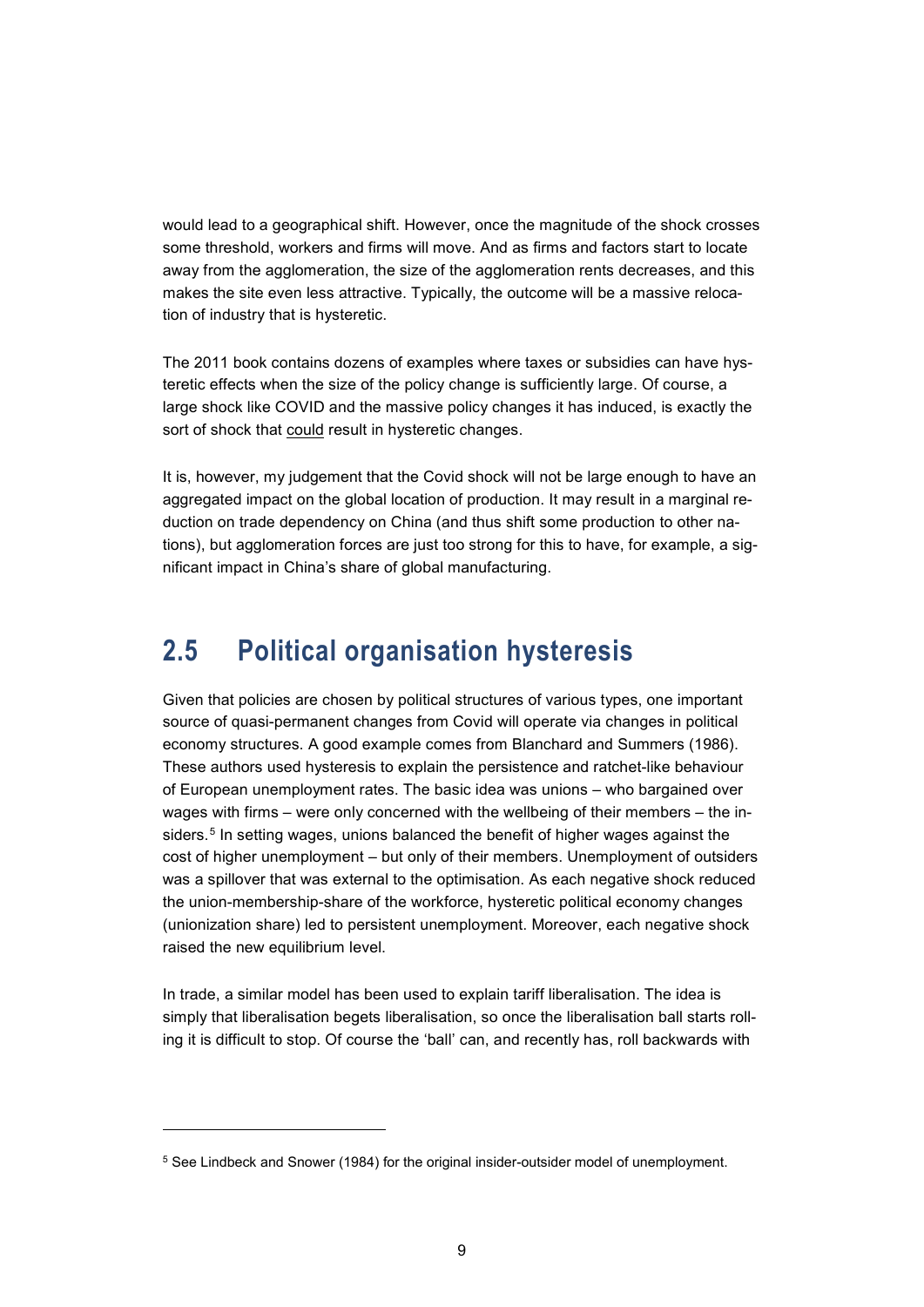steel tariffs rising worldwide following unilateral tariff-hikes by the Trump administration. [6](#page-9-0) It is the backward application of the juggernaut mechanism that is most likely to be relevant to the post-Covid world (more on that later).

The juggernaut theory asserts that tariffs are the outcome of a domestic political confrontation between those who benefit from protection (import competitors) and those who lose from it (buyers of the goods). Given that consumers are typically less well organised politically, the initial tariff rate is higher than it would be if the government were a strict welfare maximiser.

When the GATT was formed in 1947, and reciprocal tariff-cutting talks were announced, the political alignment inside each participating nation was altered. Reciprocity is the key. It converted each nation's exporters from bystanders in the tariff debate to opponents of protection within their own nation. Exporters can win the prize of better access to foreign markets only if tariffs in their home nation are lowered, so lobbying against domestic tariffs becomes a way of lowering foreign tariffs.

To put it differently, GATT trade talks change to political objective function facing all governments. Because the MTN rearranges the political economy forces inside every nation involved in the talks, a new political equilibrium emerges in each nation; an equilibrium that involves lower tariffs, but not necessarily zero tariffs. According to the GATT practice, these tariff cuts are phased in over 5 to 10 years in all participating nations.

The juggernaut aspect, i.e. the liberalisation-begets-liberalisation aspect, stems from the impact of each round of reciprocal tariff cuts on the stock of firms in import-competing and export industries. In every participating nation, phasing in tariff cuts expands export sectors' output/employment and contracts import-competing sectors' production/employment worldwide.

When the next MTN arrives, the pro tariff-cutting group (exporters) is stronger and anti tariff-cutting group (import-competitors) is weaker in each nation so governments find it optimal to cut again. Once the juggernaut starts rolling, it crushes all tariffs in its path although this may take four or five decades since entry and exit is slow.

-

<span id="page-9-0"></span><sup>6</sup> The Baldwin and Robert-Nicoud 2007 model is based on Grossman-Helpman protection-for-sale approach to tariffs setting; the economic mechanism was first elaborated in Baldwin (1994).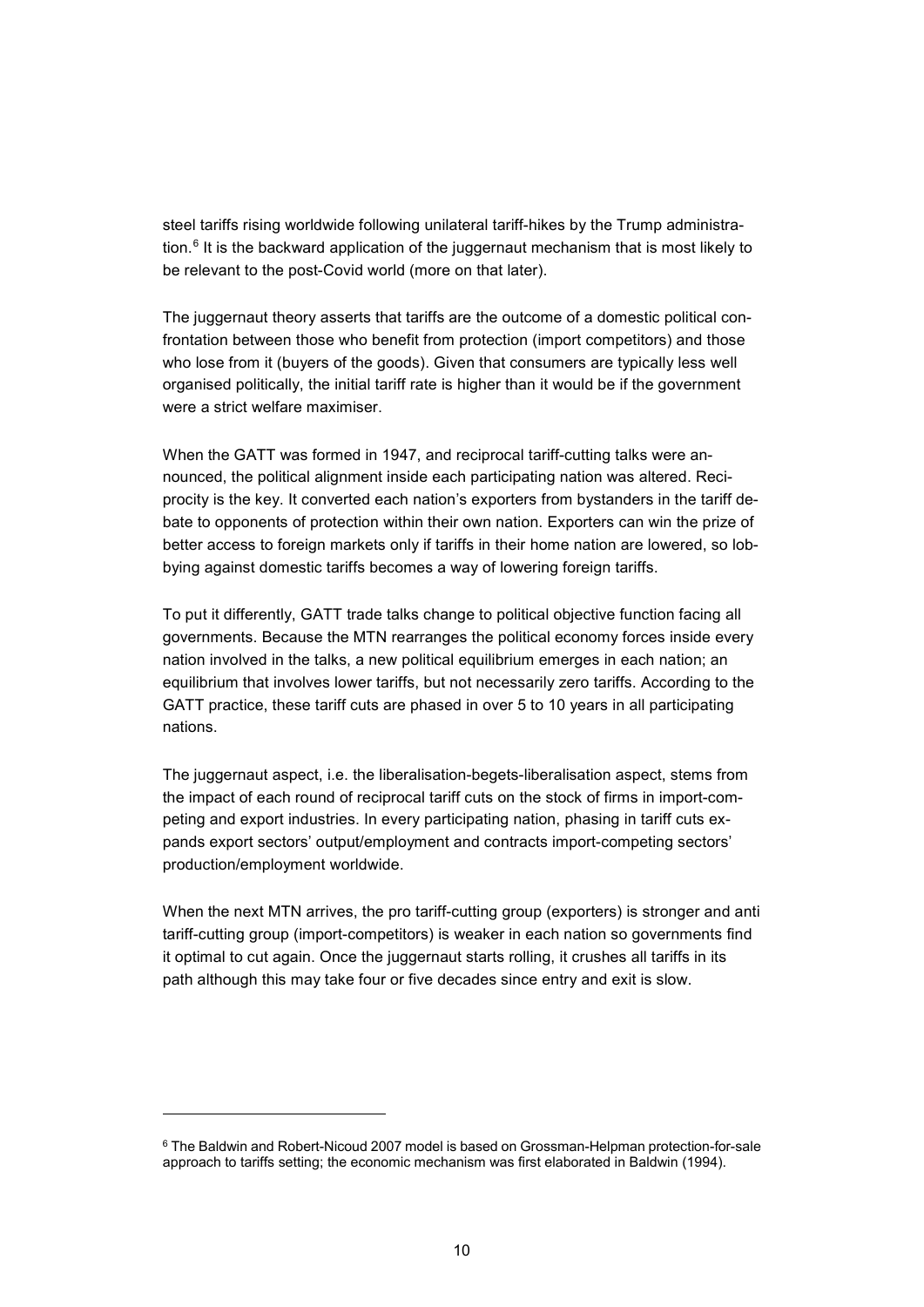Plainly, a one-time surge in domestic prices and reduced exports – say the temporary trade restrictions imposed by governments, or the logistic disruptions imposed by containment policies – could lead to the entry (of import competitors) and exit (of exporters). This could conceivably start the tariff ball rolling in the protectionist direction.

More generally, temporary protection can create vested interest groups that then persist in lobbying for protection long after the shock the led to their creation has dissipated. This is one common explanation for how and why the EU's wasteful Common Agricultural Policy has lasted so long. It created quasi-permanent political organisational capital that changed the policy setting environment.

### **2.6 Expectations/attitude hysteresis**

In financial economics, the notion of 'habit formation' is relevant to thinking ahead about the post-Covid world. Many psychologists are pointing out that confinement is taking a toll on hundreds of millions' – maybe even billions – of people. A March 2020 survey, cited in Perlmutter (2020), showed that 36% of American adults are experiencing a serious impact on their mental health due to the virus. But will this have a lasting impact on things? The evidence is supportive of an affirmative answer.

In a famous paper on behavioural finance, Malmendier and Nagel (2011) investigated the "depression-babies' hypothesis – people who grew up in the depression are less willing to take financial risks because of the negative returns they experienced in the 1930s and 1940s. They found empirical support for persistent behavioural changes caused by specific shocks. Importantly, they found that age mattered.

"We find that households' risk taking is strongly related to experienced returns. … recent experiences always receive higher weights and thus have a stronger influence on risk taking than those early in life, but even returns experienced decades earlier still have some impact . . . the estimated weighting scheme can be represented, to a good approximation, as weights that decline linearly from the most recent year down to 0 in the year of birth. Our estimates imply that young individuals, with short lifetime histories, are particularly strongly influenced by recent data. (p. 376)"

More generally, macroeconomics and finance studies such as [Boldrin, Christiano](https://journals.sagepub.com/doi/10.1177/2158244018778734?icid=int.sj-abstract.similar-articles.3) and [Fisher \(2001\),](https://journals.sagepub.com/doi/10.1177/2158244018778734?icid=int.sj-abstract.similar-articles.3) and [Campbell and Cochrane \(1999\)](https://journals.sagepub.com/doi/10.1177/2158244018778734?icid=int.sj-abstract.similar-articles.3) propose risk aversion behaviour that is based on habit formation. Popular accounts of how Covid has impacted people's consumption and time-use patterns frequently suggest that the changes may outlast the pandemic. These economic studies provide a structural explanation for why these predictions might be more than woolly and wishful thinking.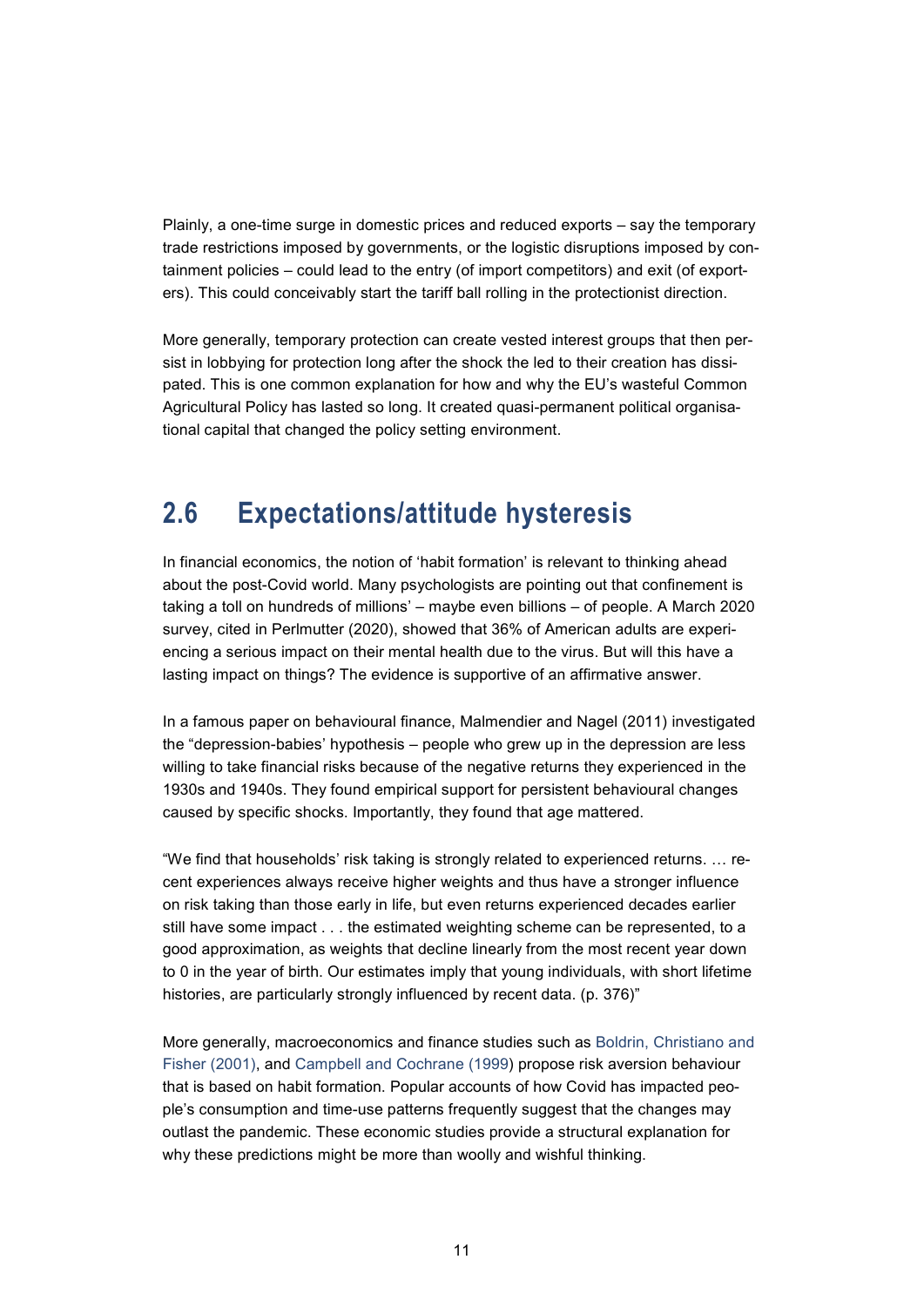# **3 The nature of the COVID concussion**

While international trade has collapse before – most recently in the shadow of the Global Crisis of 2008-2009[7](#page-11-0) - the Covid crisis has hit trade in novel ways.

The most important is the commonality of the shock. Not since the 1970s oil shocks has the whole world economy been hit in the same way by the same thing and at the same time. Taking just the US, China, Japan, Germany, Britain, France, and Italy, the hardest hit nations account for: 60% of world supply and demand (GDP), 65% of world manufacturing, and 41% of world manufacturing exports. To paraphrase an especially apt quip: when these economies sneeze, the rest of the world will catch a cold.

These economies – especially China, Korea, Japan, Germany and the US are also global value chain hubs, so their woes will produce 'supply-chain contagion' in virtually all nations. A particular concern is firm-failures in supply chains – especially small and medium enterprises. As such failures destroy sunk cost investments in organisational capital (say, building a team that can work together, establishing a network of buyers and suppliers, establishing trust in the industry, etc), they are likely to have hysteretic effects. But given that most supply-chain trade is conducted by very large firms – and governments seem committed to keeping at least the big firms in business – my guess is that these disruptions will not have an independent impact on supplychain trade for more than a few years.

<span id="page-11-0"></span><sup>7</sup> See, for example, Baldwin (2009).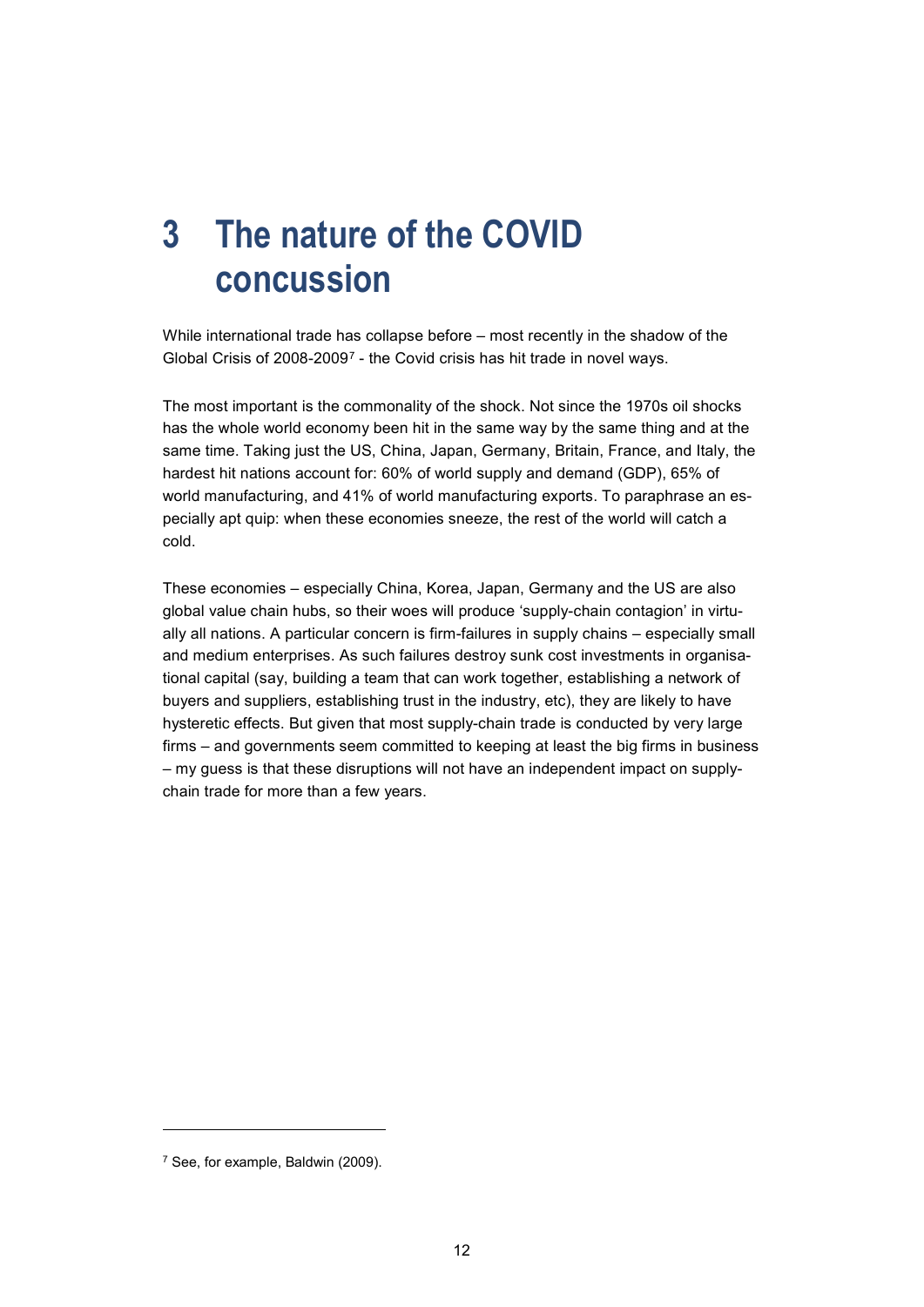## **4 Globalisation post COVID: Goods and investment**

Turn now to thinking about how these frameworks can be used to think ahead about globalisation in the post-Covid world. Start with the distinction between essential and non-essential goods since the pressures for change are much stronger for the former. There are a number of definitions of essential goods but all of them include food and some medical products (see for instance Bown 2020 on medical goods). For the purposes at hand I'll just take the list as implicit.

#### **4.1 Trade in non-essential goods**

Trade in goods happens when things are made in one nation and purchased in another. For most goods, the purchasing side of this equation is rather banal. The action comes from the production location angle. Roughly speaking, things end up being produced where production costs are lowest for the good under study for a very simple reason. Customers prefer to pay less.

Of course, low wages do not always mean low cost, so high-wage nations are often the low-cost location for goods where the nation's technology/productivity advantage more than outweighs is higher wage and nonwage costs. In other products, low-wage nations are the low cost producers since their low wages more than compensate for their low productivity. That, in a nutshell, is the principle comparative advantage.

The point of delving into these basics is to realise that the Covid shock will not fundamentally change nations' sources of comparative advantage and thus will not fundamentally change trade patterns in most goods. As comparative advantage is not something subject to hysteresis from a shock the size of the Covid crisis. $8$  Things are different when it comes to food and medical supplies since there is good chance that governments will adopt policies that are explicitly aimed at distorting the location of production away from the existing comparative-advantage-based allocation.

-

<span id="page-12-0"></span><sup>&</sup>lt;sup>8</sup> I argue in my 2016 book, as do many others, that the long 19h century, say 1820-1914, did produce a hysteretic shock that lead manufacturing to concentrate in today rich nations. Thus multiple equilibrium are possible, but one or two year shocks are too small to disturb them, in my view.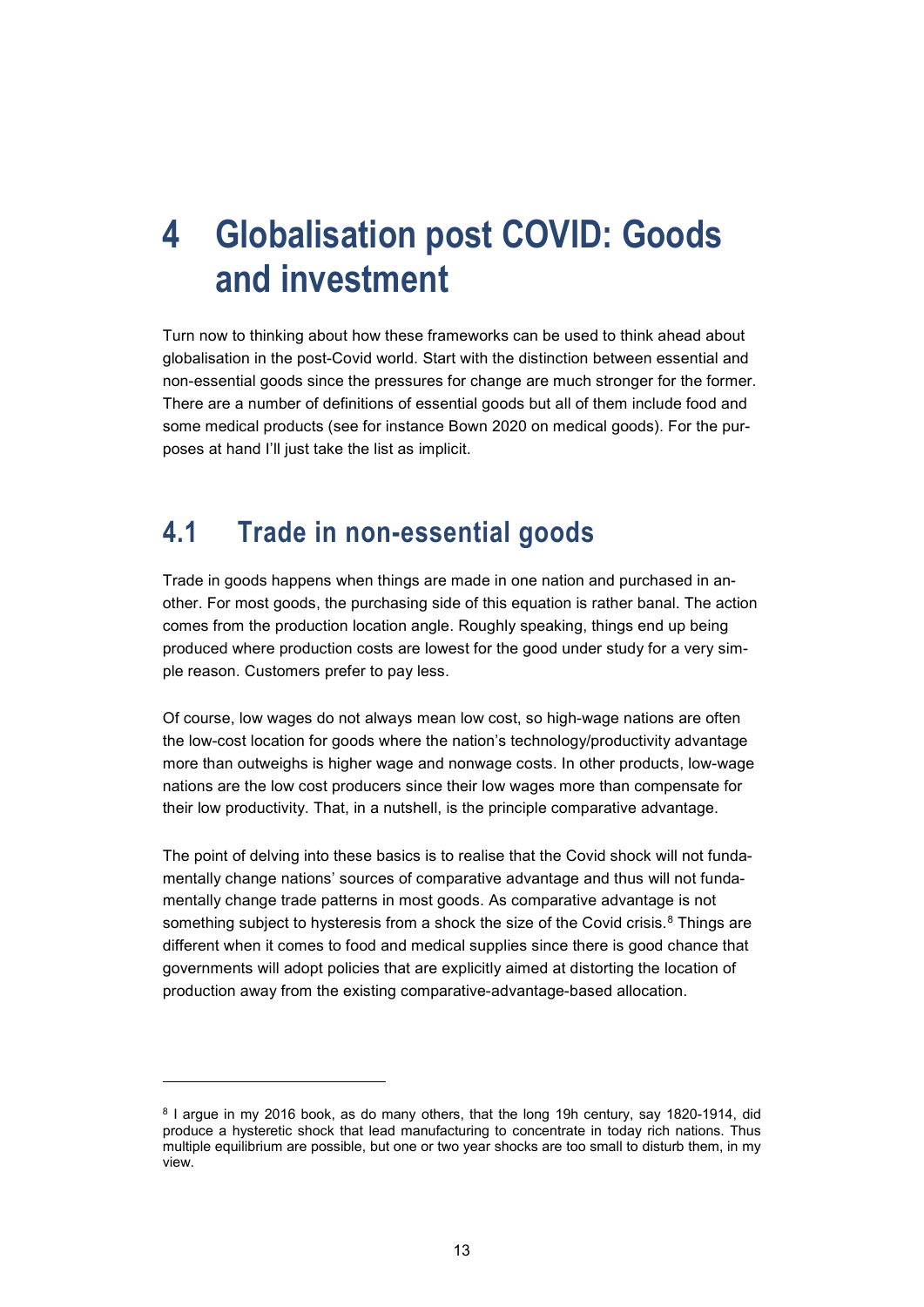### **4.2 Trade in essential goods - trade as insurance**

There is now, in a number of countries, a sentiment that trade is a vulnerability. Many commenters point out that the nation would have been better off with domestic capacity for producing, for example, N95 masks. This may lead to a push for more domestic production capacity for essential goods, including raising tariffs to encourage local protection. But is this the right lesson to draw?

The basic principle of risk management is diversification of risks. Or to put it colloquially, "don't put all your eggs in the same basket." A good example of this comes from an essay by Chad Bown that details how protectionist instincts in the Trump administration have actually reduced the supply of medical equipment to American healthcare workers (Bown 2020).

As Bown (2020) writes: "The shortages of hospital supplies in America require an immediate scaling up of domestic production capabilities," but shutting down trade is counterproductive. The US both imports and exports medical equipment and that, Bown notes "should be interpreted as a blessing, not a curse, during this pandemic. As the disease rolls across the globe, shutting down markets in succession, access to imports means Americans can buy medical equipment from a country like China, which, right now at least, is able to maintain its production and exports. Indeed, the Trump administration has quietly recognized this through its Project Airbridge in which it is airlifting PPE supplies from China directly. Early in the crisis, when the tables were turned, it was the reverse. The Trump administration did the right thing the first week of February by sending emergency supplies to hard hit Wuhan province."

When it comes to the goods that were essential in the fight against Covid, it seems inevitable that there will be a push in many nations to boost domestic production capacities. For small nations that cannot possibly produce the full range of goods domestically, stockpiling is the likely solution. Indeed, in Switzerland stockpiling of food and essential goods has a long tradition (see FONES 2020).

But by the end of the Covid crisis, I believe most nations will recognise that having access to a diverse range of foreign suppliers is a good idea. I would not be surprised if nations set up state-to-state reciprocal supply agreements – deals that would set out principle for trade in essential goods in times of crisis. Something like a risk pooling pact, or the swap networks that central banks have set up.

As a small, rich nation, Finland may want to be sure they are part of one of the 'clubs'. Since trade is the exclusive competence of the EU, the trade angles would have to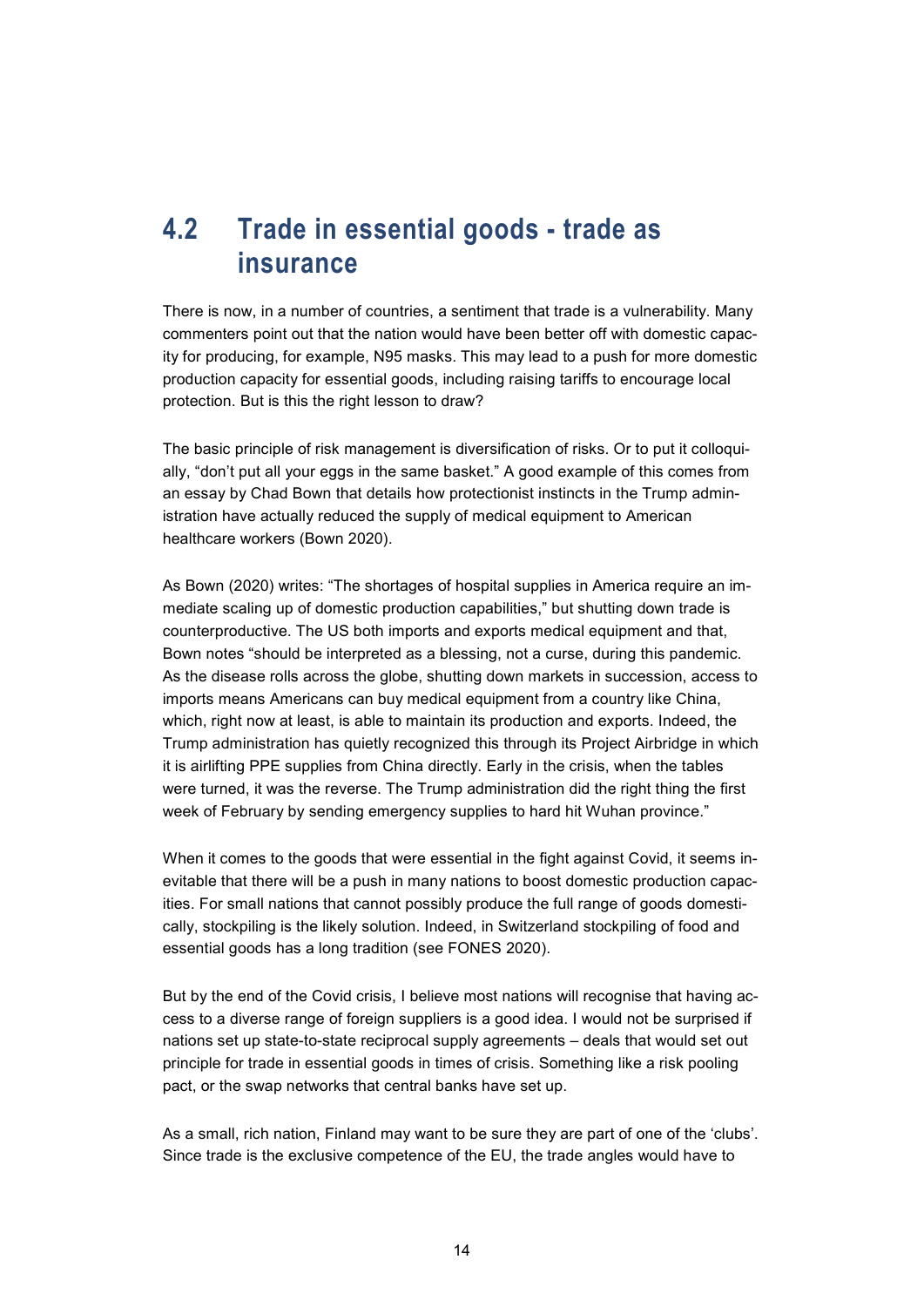jive with EU rules. But medical matters, and public health matters are in the hands of member states, so there could also be some room for some bilateral emergency planning with other nations.

#### **4.3 Global value chains**

While there is much speculation about Covid having a lasting impact on the shape of international supply chains, I am sceptical. Firms are, in the abstract, aware of the risks of supply shocks. Covid was unexpected in many ways, but the possibility of such a pandemic was widely discussed in the past at the WHO. Indeed, many nations have national pandemic preparedness plans, the US being a leading example (CDC 2005). Moreover, pandemics are only one type of shock that can disrupt international supply networks. In 2011, for instance, the Japanese electronic and auto industries suffered from the dual hit of the Fukushima nuclear disaster and flooding of auto plants in Thailand. Labour strikes, political upheaval, and climate disasters are all things that can happen. Firms have risk managers who are well aware of these possibilities. And knowing all that, they still source from abroad.

Private firms arrange their supply chains to balance profitability with risk. The current state of supply chains reflects the outcome of that optimisation. Unless governments change regulations or provide subsidies to shift the balance toward more diversification, firms are likely to find the old balance is the right one – even after Covid.

To see this in more detail, note that the supply-chain diversification risk is basically an application of the traditional portfolio choice problem as Figure X illustrates. The riskreward frontier is upward sloping since having a highly diversified sourcing strategy means, inevitably, paying higher prices for some inputs. Focusing on the lowest cost sources raises the reward (cost savings) but raises the risk. The indifference curve shows the firm's balancing of the two elements in this trade-off, and the dot shows the optimal balance, i.e. the optimal supply chain configuration.

The main point is that unless Covid somehow permanently changes corporation's perceptions of the cost of risk (i.e. shift the indifference curve), or somehow permanently shifts the risk-reward frontier, the optimal solution will remain the same.

For essential goods, it is possible – indeed likely – that large nations around the world will change laws, regulation, and/or taxes to force companies to adopt more diversified supply chains. This would show up as a policy-dictated shift in the indifference curve.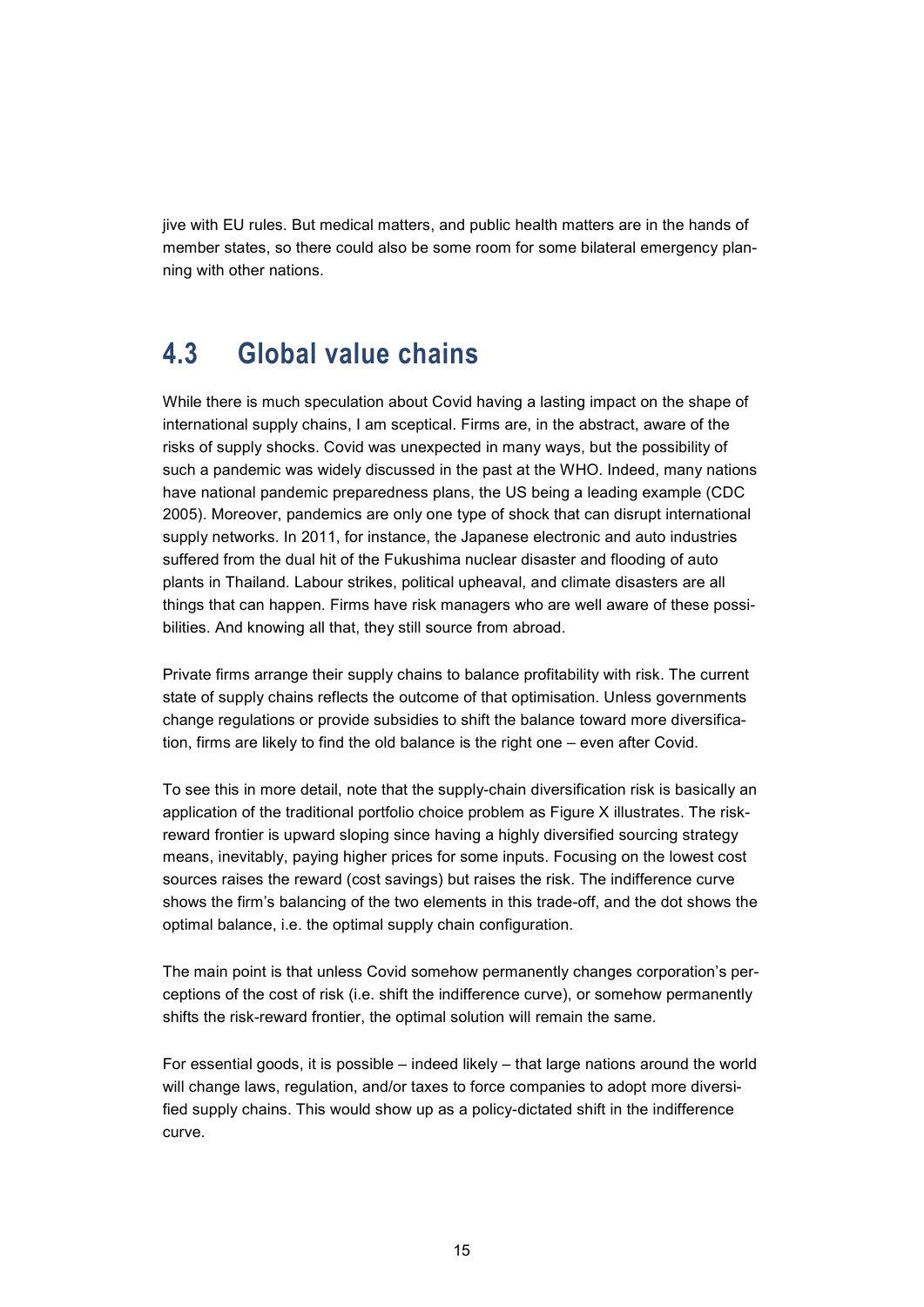

*Risk of disruption*

**Figure X: Optimal supply chain diversification.[9](#page-15-0)** 

### **4.4 Climate change and food**

In Davos this year – which was held while Covid was still viewed as a Chinese problem that China was dealing with in a Chinese way – the main source of supply disruptions discussed concerned food. Since trade in food is in essence trade in water, climate changes impact on the global allocation of rain will have important implications for food production and thus food trade. Whatever lessons we learn from Covid and access to secure medical supplies should be immediately applied to food supplies. Finland is fortunate in this respect as food production in Europe as a whole should not suffer too much from climate change. But the notion of Swiss-style stockpiling is probably worth consideration.

### **4.5 Protectionism post-Covid**

International trade has seen widespread removal of tariffs and other trade barriers since WWII – with a marked acceleration since 1990 or so. The liberalisation begets liberalisation since the reciprocal opening of trade encourages the entry of export-oriented firms and the exit of import-competing firms. Since a nation's stance on protectionism often depends critically on the political power of exporters (who favour openness) and import competing firms (who favour protection), the gradual liberalisation

<span id="page-15-0"></span><sup>9</sup> Source: Author's elaboration.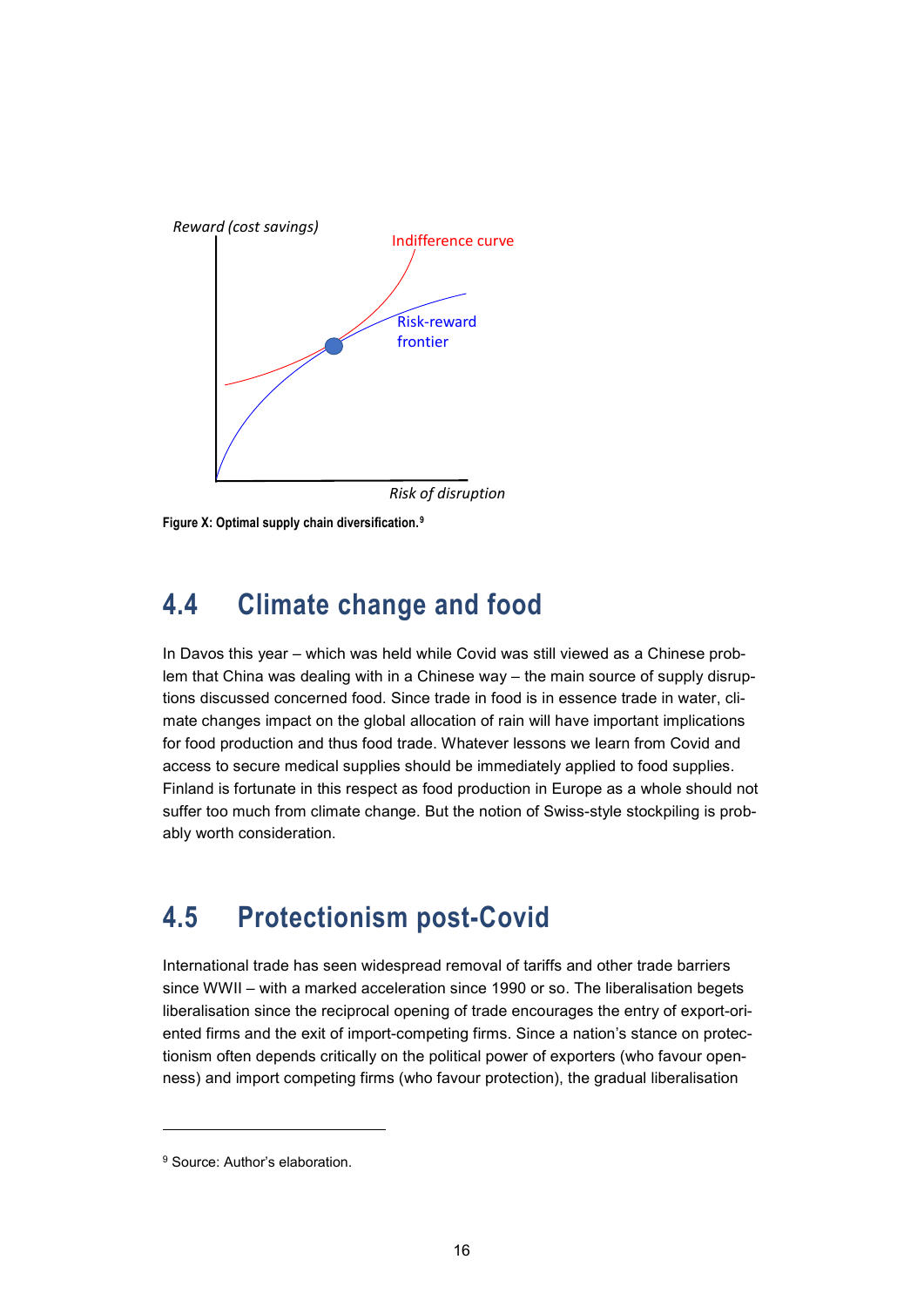has shifted the political economy equilibrium in favour of openness. This process is described in some detail in, for example, Baldwin and Robert-Nicoud (2008).

To the extent that Covid shuts down international trade for an extended period, it could shift the political equilibrium towards more protectionist stances. The entry of more domestic producers who want shielding from competitive foreign firms, and the exit of exporters who lobby for globalisation could result in a persistent shift towards anti-trade policies. The thrust of this is that trade disruptions that favour local production and disfavour exporting can rearrange political economy forces in a way that lead to continued protectionism. My feeling is that the Covid shock will not be large enough to matter at the aggregate level but that it will matter for some specific products  $-$  especially medical products including drugs and their chemical precursors.

### **4.6 Telemigration and trade in labour services**

The Covid containment policies have led to millions of service-sector workers working from home. The result has been a massive, sunk-cost investment in equipment, bandwidth access, and training. Quite simply, a big fraction of the workforce work remotely when previously they did not; in many cases, this is possible thanks to sunk-cost investments that will persist well beyond the pandemic. How many workers?

In a recent VoxEU.org column, Tito Boeri et al (2020) note that evidence from a recent survey (Eurofound 2017) suggested that less than a tenth of workers work remotely before Covid. Boeri contrasts this with a post-Covid survey: "The confinement has induced a spread of these arrangements among persons that so far were only mildly involved in this organisation of work. For instance, in Italy, 7 out of 10 managers interviewed in a survey carried out at the beginning of March by a managerial association (Manageritalia) declared having adopted smart-working practices for their employees – the first experience of this arrangement for about 40% of the workers involved. Taking the survey data at face value, we may expect that the number of workers involved has increased to reach about 15% of employment in the average EU country." These authors go on to provide a preliminary classification of jobs (based on an analysis of the task involved) that might be carried out remotely given their nature. They call these Type 1 jobs. Their findings suggest that between 24% and 31% of jobs could be done fully from home (depending upon the nation). "These jobs are mainly concentrated in services, with examples being professors, engineers, lawyers and architects." Within manufacturing, type 1 jobs involve administrative and marketing activities.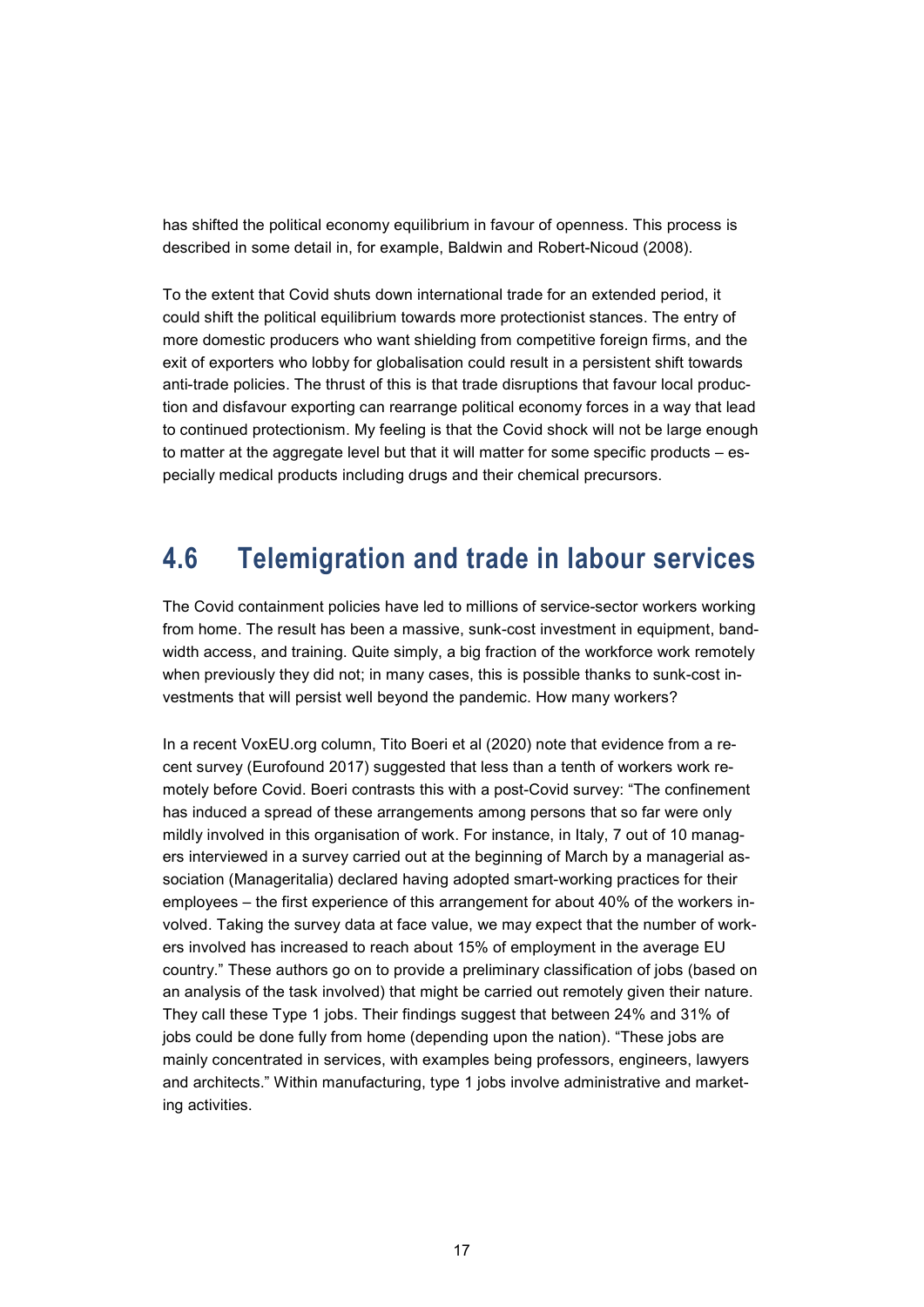Why are these facts relevant to future globalisation? As I argue extensively in my 2019 book, The Globotics Upheaval: Globalisation, Robotics and the Future of Work, domestic telecommuting paves the way for international telecommuting, or what I call 'telemigration'.

Once firms realise they can get many service tasks performed using remote workers, they will soon understand that some of the task could be performed by much cheaper workers located in high-talent, low-cost nations. This is essentially the globalisation of the service sector. Using foreign-based freelancers may not be quite as good as using on-the-spot workers, but it will be a whole lot cheaper. Platforms like Upwork.com provide an easy way for rich-nation firms to hire service workers of all types from countries that have much lower costs of living. This is not a new point.

In the 2000s, Alan Blinder became concerned that advancing information technology would lead to offshoring of many US jobs in the service sector. In many areas like call centres, and back-office processing, Blinder's concerns came true. As part of this, he developed a ranking of how "offshorable" each US occupation was. His ranking was based on two criteria. If the job had to be done at a specific location in America, then it could not be displaced by foreign competition. If the job could be done remotely, Blinder assigned a numerical value to how easily the output of the work could be transmitted with little or no deterioration of quality.

Using these criteria, he estimated that about half of all management, business, and financial jobs could be done from abroad. The share was about 30 percent for many professional, and office and administrative jobs. In terms of sectors of the economy with the most offshorable jobs, Blinder lists professional, scientific, and technical sectors as having almost 60 percent of the jobs open to international wage competition. In finance, insurance, and the media, half of the jobs are vulnerable. Subsequent studies, like Blinder and Krueger (2013) tweaked these estimates, but the new numbers remain in the range of one in three US jobs.

To date, this service-sector globalisation has been small but growing fast. By accelerating the trend towards doing more online, Covid will almost surely accelerate this sort of trade in services.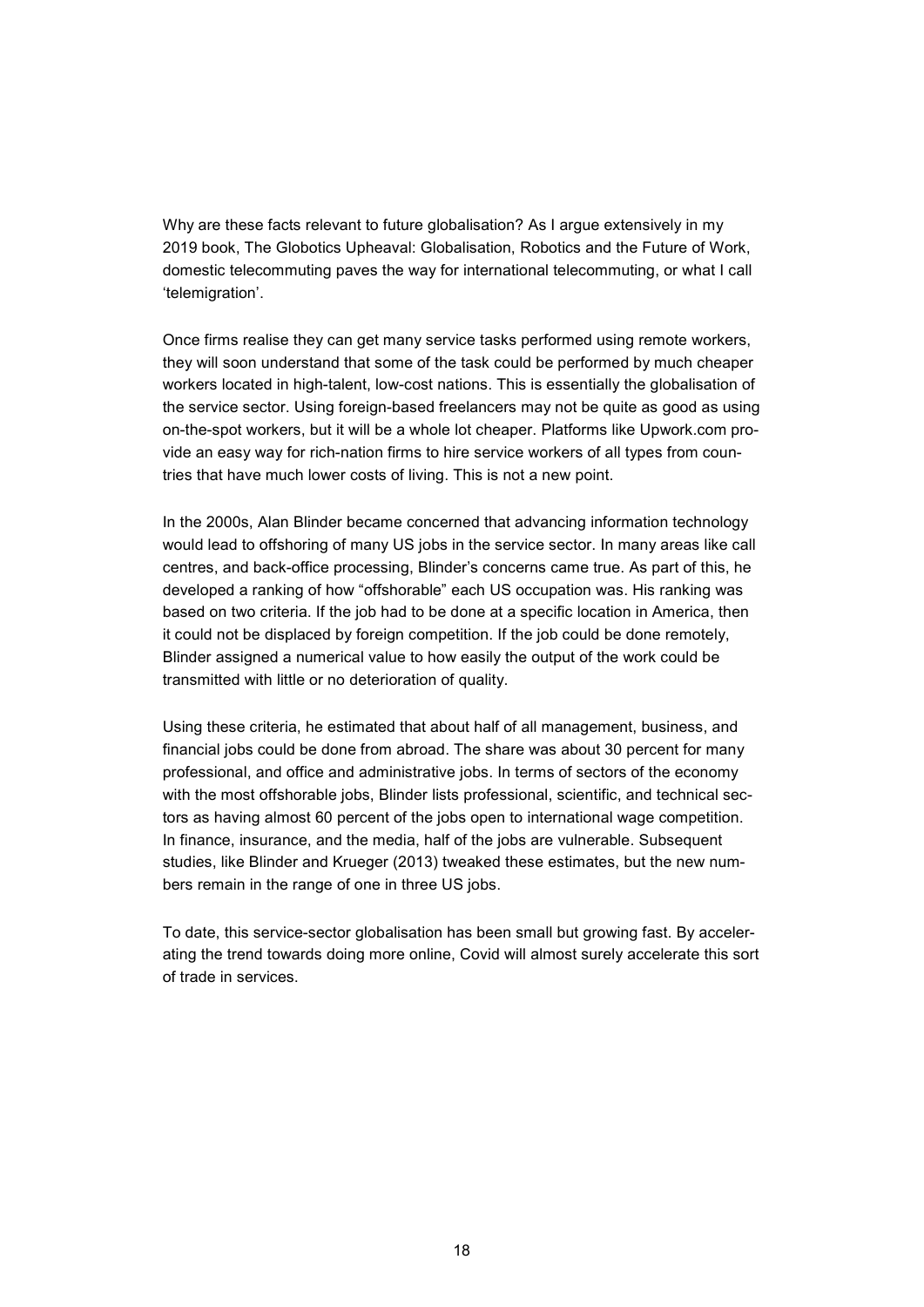## **5 Concluding remarks**

Things are the way they are for a reason. Economic outcomes are not random draws in a Bingo game, or based on the wit and wisdom of clever people. They are the outcome of careful balancing of trade offs. Covid will change many things for the next few years, but my view is that most of world trade, in particular the nature of multinational production (global value chains), will not be affected in a lasting way since there is no clear source of hysteresis at the aggregate level. There are two very clear exceptions to this.

Trade in services – people sitting in one nation and working in offices in another – is likely to get a mighty boost from the work-from-home experiments that are being run all over the world. Sunk cost investments in equipment, training, and organisational arrangements have been massive. Companies and managers have learned how to get remote workers to produce services. Once Covid passes, these sunk investments will remain. And they will make it easier for companies in high-wage nations to employ lower wage service and professional workers from abroad. In short, globalisation is likely to veer toward more trade in services in the post-Covid world.

The second is trade in essential medical products. Generals tend to plan future armies to be apt at fighting yesterday's wars. This is a natural tendency. It is likely to apply to the production of essential medical equipment and drugs and their components and precursors. The conjecture here is based on my prediction that policies with respect to these goods will lead to quasi-permanent changes in global production and trade patterns. Keep in mind, however, that the size of these industries is modest.

### **5.1 The Trump factor**

Since 2016, President Trump has orchestrated a war against world trade. He has raised tariffs against every major nation in the world and almost all of them have retaliated. The US-China conflict grabs the headlines, but Trump administration policies have been quite consistently anti-trade, anti-investment and anti-immigration. It has been especially focused on disrupting multilateral cooperation of all types, but especially on trade issues. The US's undermining of the WTO appellate body is the best known example of this along with the US's withdrawal from the TransPacific Partnership, which was a plurilateral cooperation that many interpreted as a soft approach to addressing the challenges of China's unique form of capitalism.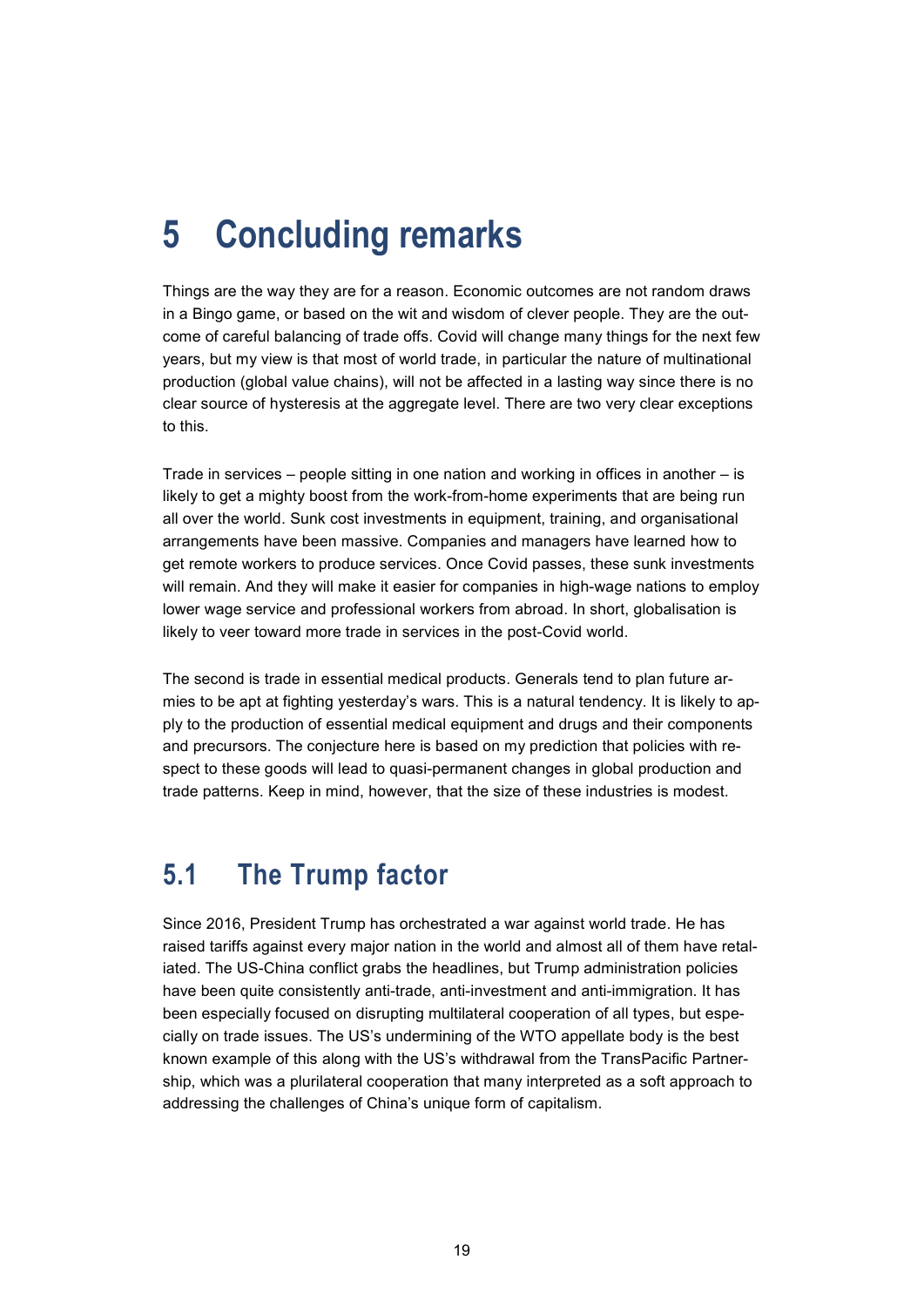Compared to the Trump factor, Covid will – in my view – have a relatively minor impact on international trade relations. But if the Trump administration's mishandling of the pandemic leads to his losing the election, the door will be open to a renewal of multilateral trade cooperation on topics ranging from medical products to climate-related goods. The future of the US election is truly unknowable, but it might be worth preparing for the possibility of an American administration that would be opening to cooperation on trade and investment.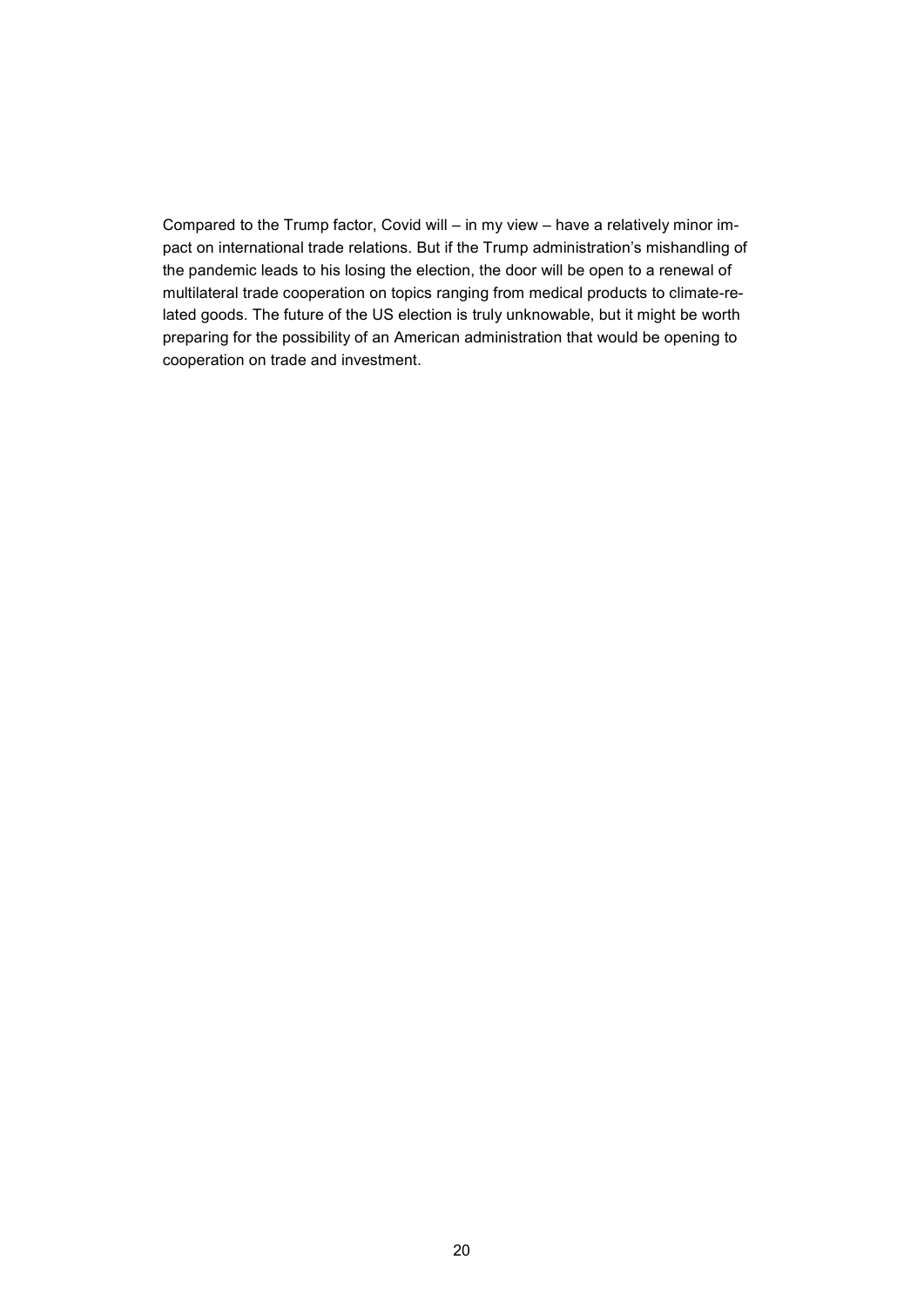### **6 References**

Baldwin Richard, Paul Krugman (1989) "Persistent Trade Effects of Large Exchange Rate Shocks", Quarterly Journal of Economics

Baldwin, Richard & Robert-Nicoud, Frederic. (2008). A Simple Model of the Juggernaut Effect of Trade Liberalisation. International Economics. 143. 10.1016/j.inteco.2015.04.008.

Baldwin, Richard (1986) "Hysteresis in Trade", MIT mimeo prepared for 1986 NBER Summer Institute, April, published in Empirical Economics 15, 127–142, 1990, <https://doi.org/10.1007/BF01973449>

Baldwin, Richard (1988) "Hysteresis in Import Prices: the Beachhead Effect", American Economic Review, September, 78

Baldwin, Richard (1994). Towards an Integrated Europe, CEPR Press, London.

Baldwin, Richard (2019). The Globotics Upheaval: Globalization, Robotics, and the Future of Work, Weidenfeld & Nicolson, RRP£20, 304 pages.

Baldwin, Richard (ed.) (2009), *[The Great Trade Collapse: Causes, Consequences](https://voxeu.org/epubs/cepr-reports/great-trade-collapse-causes-consequences-and-prospects)  [and Prospects,](https://voxeu.org/epubs/cepr-reports/great-trade-collapse-causes-consequences-and-prospects)* A VoxEU.org Publication, 27 November 2009.

Baldwin, Richard and Paul Krugman. "Persistent Trade Effects of Large Exchange Rate Shocks." Quarterly Journal of Economics, 1989.

Baldwin, Richard, Rikard Forslid, Philippe Martin, Gianmarco Ottaviano, Frederic Robert-Nicoud (2011). Economic Geography and Public Policy, Princeton University Press, New York.

Baldwin, Richard. "Hysteresis in Import Prices: The Beachhead Effect." American Economic Review, September 1988a, 78.

Blanchard O, Summers L (1986) "Hysteresis and the European Unemployment Problem", NBER Macroeconomic Annual, 1

Blanchard, Olivier and Lawrence Summers. "Hysteresis in the Unemployment Rate," NBER Macroeconomics Annual, 1986.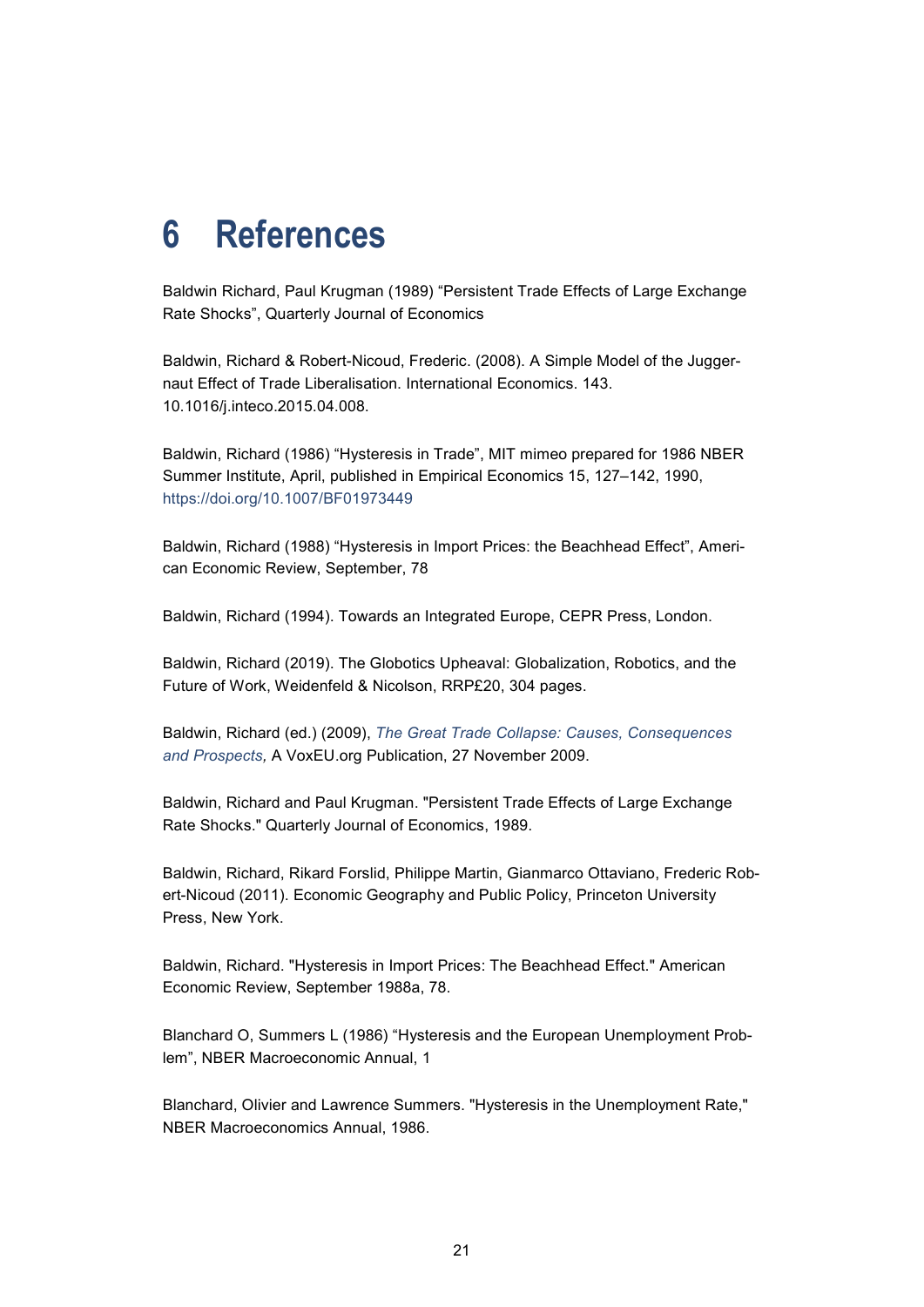Blinder, Alan S. & Alan B. Krueger, 2013. "Alternative Measures of Offshorability: A Survey Approach," Journal of Labor Economics, University of Chicago Press, vol. 31(S1), pages S97 - S128.

Boeri, Tito, Alessandro Caiumi, and Marco Paccagnella (2020) "Mitigating the worksecurity trade-off while rebooting the economy," VoxEU.org, 09 April 2020.

Bown, Chad (2020). ["COVID-19: Trump's curbs on exports of medical gear put Amer](https://www.piie.com/blogs/trade-and-investment-policy-watch/covid-19-trumps-curbs-exports-medical-gear-put-americans-and)[icans and others at risk,](https://www.piie.com/blogs/trade-and-investment-policy-watch/covid-19-trumps-curbs-exports-medical-gear-put-americans-and)" 9 April 2020.

CDC (2005). National Strategy for Pandemic Influenza, [https://www.cdc.gov/flu/pan](https://www.cdc.gov/flu/pandemic-resources/national-strategy/index.html)[demic-resources/national-strategy/index.html](https://www.cdc.gov/flu/pandemic-resources/national-strategy/index.html) .

Dixit A (1989b) "Hysteresis, Import Penetration, and Exchange Rate Pass-through", Quarterly Journal of Economics.

Dixit, Avinash (1989). "Entry and exit decisions under uncertainty, " Journal of political Economy 97 (3), 620-638.

Eurofound (2017), "Working anytime, anywhere: The effects on the world of work," Publications Office of the European Union, Luxembourg, and the International Labour Office, Geneva.

FONES (2020). "Report on Strategic Stockpiling 2015", Federal Office of National Economic Supplies, [https://www.bwl.admin.ch/bwl/en/home/themen/pflichtlager.html.](https://www.bwl.admin.ch/bwl/en/home/themen/pflichtlager.html)

Fujita, Masahisa, Krugman, Paul and Venables, Anthony, (2001), [The Spatial Econ](https://econpapers.repec.org/RePEc:mtp:titles:0262561476)[omy: Cities, Regions, and International Trade,](https://econpapers.repec.org/RePEc:mtp:titles:0262561476) vol. 1, 1 ed., The MIT Press.

Kemp, Murray and Henry Wan. "Hysteresis of Long-Run Equilibrium From Realistic Adjustment Costs," in George Horwich and Paul Samuelson (eds.) Trade, Stability, and Macroeconomics. New York: Academic Press, 1974.

Krugman, Paul, 1991. "Increasing Returns and Economic Geography," Journal of Political Economy, University of Chicago Press, Chicago.

Lindbeck, A. and D. Snower, (1984), "Involuntary Unemployment as an Insider-Outsider Dilemma", Seminar Paper no 282, Institute for International Economic Studies, Stockholm.